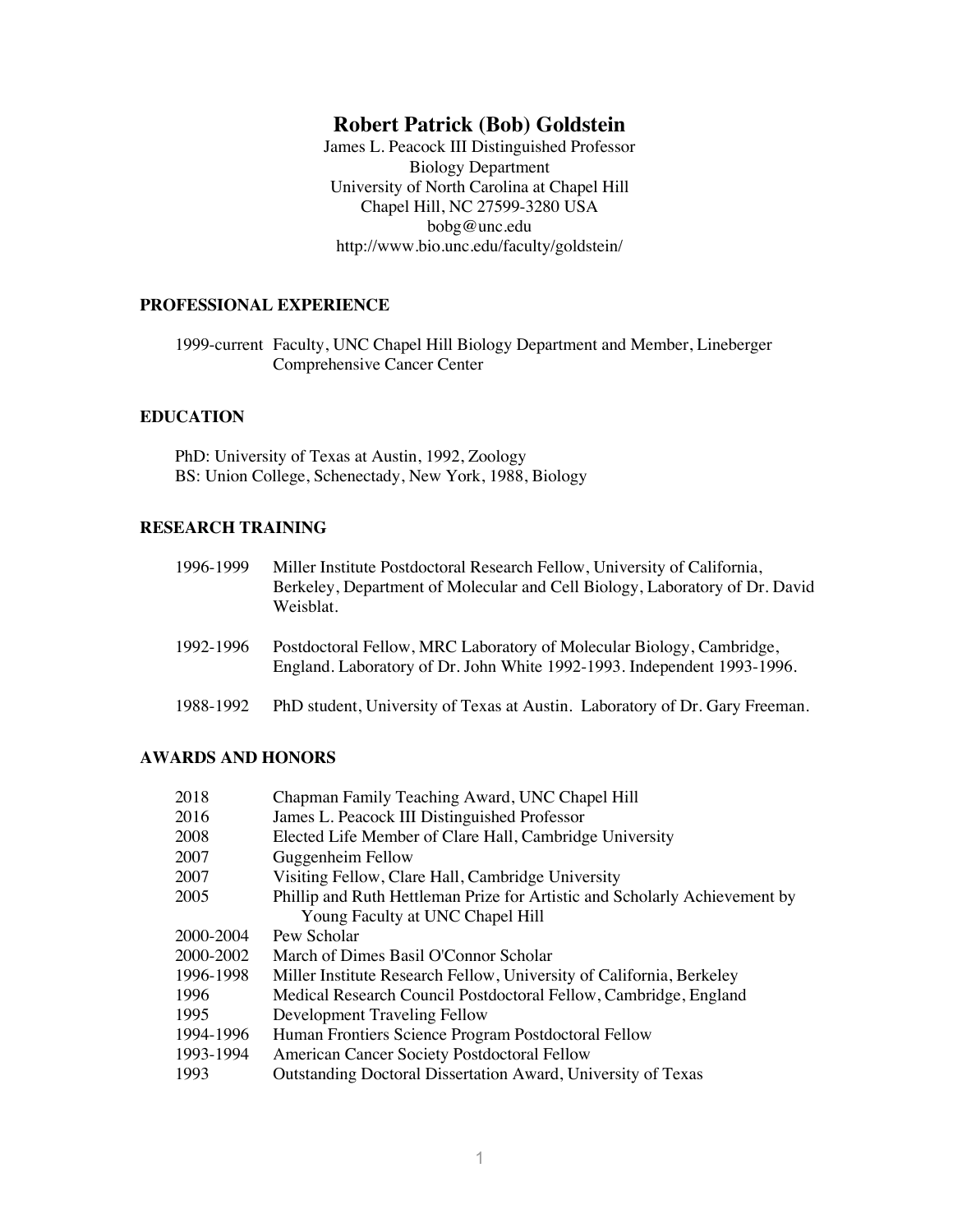## **PROFESSIONAL SERVICE**

| Editorial                         |                                                                           |
|-----------------------------------|---------------------------------------------------------------------------|
| 2019-current                      | Editorial Board, Developmental Cell                                       |
| 2011-current                      | Associate Editor for Cellular Genetics, Genetics                          |
| 2011-current                      | Editorial Board, PLoS One                                                 |
| 2007-2015                         | Editorial Board, Developmental Dynamics                                   |
| 2005-2015                         | Board of Reviewing Editors, Molecular Biology of the Cell                 |
| 2004-2021                         | Editorial Board, BMC Developmental Biology                                |
| 1999-current                      | Editorial Board, Development                                              |
| <b>Grant Review panels</b>        |                                                                           |
| 2018                              | NIH study section ZRG1 CBJ02                                              |
| 2015                              | NIH study section DEV-1                                                   |
| 2011                              | NIH study section DEV-1                                                   |
| 2006                              | NIH study section CHHD-C                                                  |
| 2006                              | NIH study section NCF                                                     |
| 2005                              | NIH study section NCF                                                     |
| 2004                              | NIH study section DEV-1                                                   |
| 2004-current                      | NSF Developmental Mechanisms Panel, four times                            |
| <b>Other Professional Service</b> |                                                                           |
| 2022-current                      | Pew Scholars National Advisory Committee                                  |
| 2022                              | Co-Editor, Emerging Model Systems in Developmental Biology, eds B.        |
|                                   | Goldstein and M. Srivastava (book in the Current Topics in Developmental  |
|                                   | Biology series), Elsevier.                                                |
| 2021-current                      | Postdoc mentoring to foster diversity, equity and inclusion in the field: |
|                                   | ASCB MOSAIC Program (2021-present) and C. elegans Community               |
|                                   | Mentor Match Program (2021-present)                                       |
| 2016-current                      | Advisory Board, Caenorhabditis Genetics Center                            |
| 2016-current                      | MBL Embryology Course faculty                                             |
| 2007-current                      | Faculty Opinions / Faculty of 1000, Morphogenesis and Cell Biology        |
|                                   | <b>Section Member</b>                                                     |
| 2019-2020                         | Chair, ASCB Nominating Committee                                          |
| 2017-2019                         | ASCB Council (3-year term)                                                |
| 2019                              | Invited presenter to members of Congress and their staff, Celebrate Life  |
|                                   | Science Fair hosted by Coalition for the Life Sciences & FASEB, June 2019 |
| 2019, 2021                        | ASCB Minority Affairs Committee's Accomplishing Career Transitions        |
|                                   | Program, Panel Moderator, June 2019 and June 2021                         |
| 2018                              | <b>ASCB Annual Meeting Program Committee</b>                              |
| 2016-2018                         | Co-founder and co-organizer, annual ASCB Subgroup Meeting on              |
|                                   | Emerging Model Organisms (co-organized with Nicole King in 2016 and       |
|                                   | with Mansi Srivastava in 2017-2018)                                       |
| 2016                              | ASCB minisymposium co-chair, Multicellular Interactions, Tissues, and     |
|                                   | Development                                                               |
| 2016                              | Co-editor, Cellular Mechanisms of Morphogenesis issue of Seminars in Cell |
|                                   |                                                                           |

- & Developmental Biology (with Jen Zallen, HHMI, Sloan Kettering) 2014, 2015 MBL Physiology Course faculty<br>2014 Co-Organizer, ASCB Cell Biolog Co-Organizer, ASCB Cell Biology of Morphogenesis Subgroup Meeting
- (with Jen Zallen, HHMI, Sloan Kettering)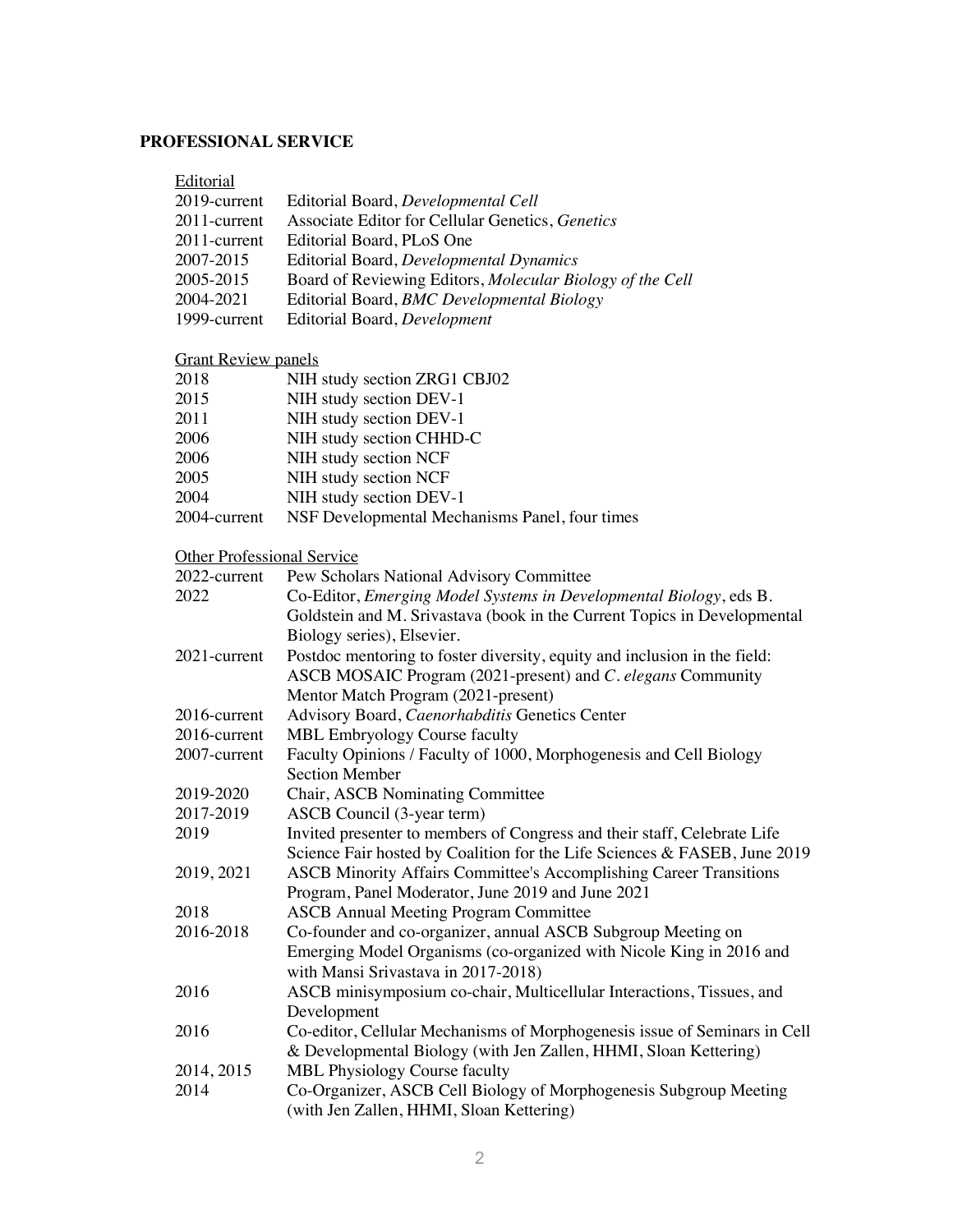| 2012         | Organizer, Santa Cruz Developmental Biology Meeting (with Amander   |
|--------------|---------------------------------------------------------------------|
|              | Clark, UCLA and John Tamkun, UCSC)                                  |
| 2011         | External site reviewer, Duke University Developmental and Stem Cell |
|              | Biology Training Program (with Gail Martin, UCSF)                   |
| 2009         | <b>ASCB</b> Annual Meeting Program Committee                        |
| 2007-current | Member, Faculty Opinions, Developmental Biology section             |

### **UNIVERSITY SERVICE**

| Faculty Mentor for UNC's Carolina Covenant program for low-income student scholars   |
|--------------------------------------------------------------------------------------|
| 2006-current                                                                         |
| Mentor Task Force member for Carolina Covenant program, 2002-current                 |
| Selection committee for UNC Searle & Rita Allen award candidates, 2020               |
| Search committee for Carolina Covenant director, 2019                                |
| BBSP program graduate student admissions committee 2008-2009, 2011-2013, 2015-2017,  |
| 2020-2021                                                                            |
| UNC Internal Selection Committees for Keck Award (2004), Pew Award (2002-2004, 2016) |
| and Searle Award (2002-2004)                                                         |
| Curriculum in Genetics and Molecular Biology PhD written exam committee, 2005-2007,  |
| 2021-2022                                                                            |
| Faculty Advisor, UNC Undergraduate Research Society, 2018-current                    |
| Biology Department Seminar Committee, 1999-current (Co-chair 2003-current)           |
| Biology Department Microscopy Committee, 2003-current                                |
| Biology Department Faculty Development Committee, 2005-current                       |
| Biology Department Library Committee, 2005-current                                   |
| Biology Department Strategic Planning Committee, 2016-2017                           |
| Biology Department MCDB Faculty Job Search Committee, 2005-2006                      |
| Biology Department Faculty Job Search Committees, 2004, 2006, 2012, 2013             |
| Biology Department Advising Committee, 2000-2004                                     |
| Biology Department MCDB Written Exam Committee, 2006                                 |
| Biology Department Advisor to 1st year MCDB grad students, 2001-2005                 |
|                                                                                      |

## **LAB TRAINEES**

**Postdocs** 

Jean-Claude Labbé, 1999 - 2002; currently Full Professor, University of Montreal and Principal Investigator, Institute for Research in Immunology and Cancer

- Daniel Marston, 2004 2008; currently Research Assistant Professor, UNC Chapel Hill
- Gideon Shemer, 2005 2009; currently Teaching Associate Professor and Advisor, UNC Chapel Hill Biology Department
- Jennifer Tenlen, 2007 2012, currently Associate Professor and Co-Chair of Biology, Seattle Pacific University

Jessica Sullivan-Brown, 2009-2014, currently Associate Professor, West Chester University Thomas Boothby, 2013-2016, currently Assistant Professor, University of Wyoming Daniel Dickinson, 2011-2017, currently Assistant Professor, University of Texas at Austin Frank Smith, 2013-2017, currently Assistant Professor, University of North Florida Ari Pani, 2013-2019, currently Assistant Professor, University of Virginia Mark Slabodnick, 2014-2020, currently Assistant Professor, Knox College Jonathan Hibshman, 2018-current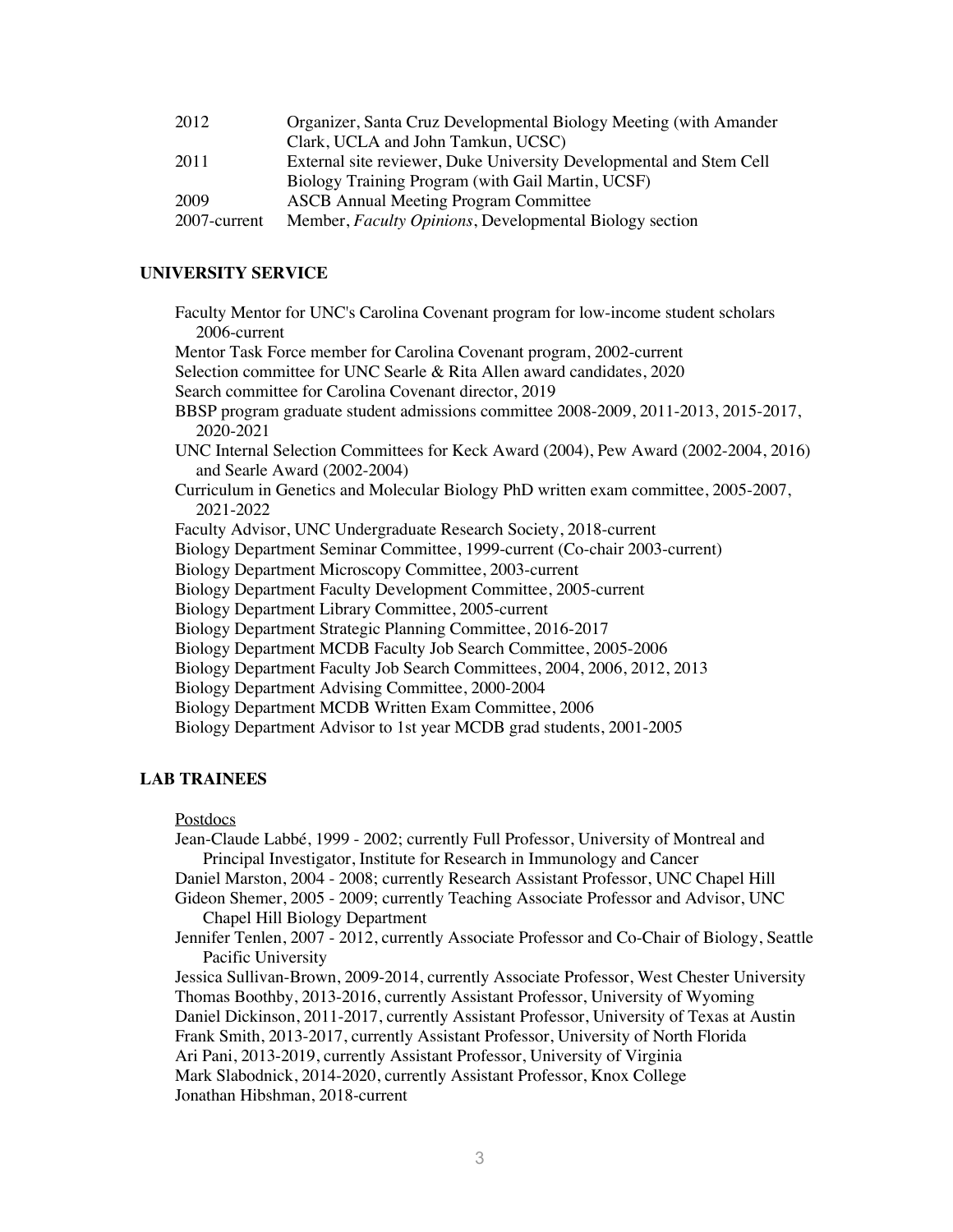Courtney Clark-Hachtel, 2018-current Emily Bowie, 2020-current Taylor Medwig-Kinney, 2022-current

### Grad students

- Rebecca Cheeks, PhD 2003, currently yoga and meditation instructor in New York City
- Jen-Yi Lee, PhD 2004, currently Advanced Workflow Specialist, Leica Microsystems, California
- Nathaniel Dudley, PhD 2006, currently Research Scientist, KU Medical Center and Director, TrySci Community Biolabs, Kansas City
- Erin McCarthy Campbell, PhD 2007, Founder and Executive Director, Athens Area Diaper Bank, Athens, Georgia

Willow Gabriel, PhD 2007, currently Academic Editor, American Journal Experts

- Minna Roh-Johnson, PhD 2010, currently Assistant Professor of Biochemistry at the University of Utah
- Jessica Harrell, PhD 2010, currently Director of Academic Engagement in the Natural and Quantitative Sciences at Duke University
- Jacob Sawyer, PhD 2010, currently Advanced Imaging Specialist with Nikon
- Adam Werts, PhD 2011, currently PI and Veterinary Research Scientist, Lovelace Biomedical, Albuquerque, NM
- Chris Higgins, PhD 2016, currently Manager, Contracts and Proposals at Nuventra Pharma Sciences
- Tim Cupp, MS 2017, currently EC Teacher at Evergreen Community Charter School, Asheville, NC
- Jennifer Heppert, PhD 2017, currently a postdoc at University of Tennessee
- Sophie Tintori, PhD 2017, currently a postdoc at NYU
- Allyson Roberts, MS 2018, currently teaching in Japan
- Kira Heikes, 2016-current
- Pu Zhang, 2019-current
- Addie Coke, 2021-current

Undergraduate research students

- Meaghan Bowling, MD (5/00-1/02), currently an MD and Reproductive Endocrinologist at Carolina Conceptions
- Shatil Amin, MD (9/01-4/02, 5/03-5/04), currently an MD and Assistant Professor of Dermatology at Northwestern University Feinberg School of Medicine

Sapna Patel (8/03- 8/05), currently Physical Therapist at Triangle Orthopedic Associates

- Thurston Lindberg (4/04-8/05), currently Field Operations Manager for the National Ecological Observatory Network
- Shefali Chudgar (1/06-6/06), currently Director of Labor Performance Improvement at Bon Secours Mercy Health, Greenville SC
- Trudy Li, MD, MPH (6/06-6/08), currently an Internal Medicine Resident at UNC Chapel Hill
- Charlene Mangi (5/07-12/07), currently School Psychologist at Manchester Community Schools, Indiana
- Joe McClellan, MD (8/07-5/10), currently a resident at Oregon Health & Science University
- Patty Wang, MD (5/10-6/10), currently a Gastroenterology Fellow, Wake Forest School of Medicine
- Shaina McCaskill (5/10-7/10), visiting undergraduate researcher from Fayetteville State University, currently Lead Medical Technologist at Piedmont Rockdale Hospital, Conyers, Georgia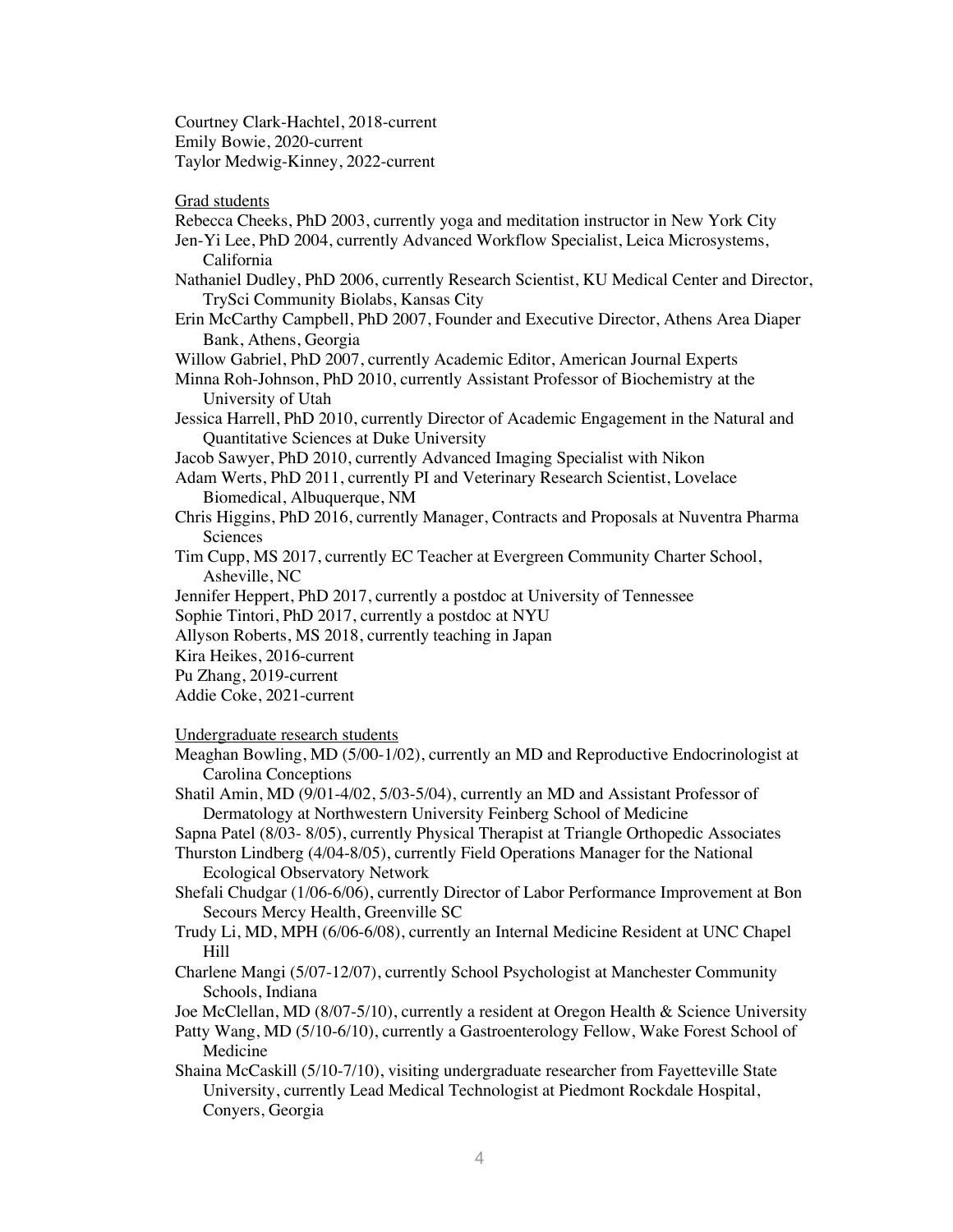Stephanie Glass Clark, MD (8/09-5/11), currently a resident at Virginia Commonwealth University, Richmond Susan Clark, PhD (1/11-5/12), currently Assistant Professor of Physics, Stanford University Kim Bird (1/11-5/12), currently a Research Project Manager at UNC Lineberger Comprehensive Cancer Center Taylor Moquist Jones (9/12-5/13), currently an Associate, GTM Strategy at Teradata Emily Louise Lane (1/13-8/13), visiting undergraduate researcher from Meredith College, currently a Chemistry teacher at Luhe International School in Beijing Kiera Patanella (5/14-8/15), currently Scientific Programmer, Q2 Solutions Kristen McGreevy (9/16-5/18), currently a PhD student in Biostatistics at UCLA Alicia Chen, (5/17-5/19), currently a medical student at Baylor College of Medicine, Houston, TX Heather Barber (8/18 – 5/20), currently a PhD student at University of Virginia Emily Shaljian (8/18 – 5/20) Sydney Lai (1/20 – 5/22) Lilly Papell (1/22 – current)

### **INVITED TALKS** *(special invitations in italics)*

#### 2022

- Cell Bio 2022 ASCB/EMBO Meeting; Symposium speaker: New Organisms, New Directions; scheduled for Dec 2022
- NYU/Skirball, scheduled for Oct 2020 *(hosted by the Developmental Genetics and Stem Cell Biology Programs' grad students and postdocs)*
- Gordon Conference, Signaling by Adhesion Receptors, scheduled for July 2022 *(Keynote speaker)*
- Cincinnati Children's Hospital Medical Center, May 2022
- Fred Hutchinson Cancer Research Center, Seattle, April 2022 *(hosted by the FHCRC postdocs)*

High Point University, April 2022

Duke University Department of Art, Art History & Visual Studies, April 2022 *(Visiting Artist series talk)*

University of Kansas Center for Genomics, March 2022

Postponed by COVID-19 pandemic:

iBiology seminar, scheduled for Nov 2020

- Northwestern University, scheduled for April 2020 *(hosted by the Interdisciplinary Biological Sciences grad students)*
- University of Illinois Urbana-Champaign, scheduled for April 2020 *(hosted by the CDB grad students)*

## 2021

Bangalore Developmental Biology Club (by Zoom), Oct 2021

ASCB Webinar, "Building Simple Microscopes for Schools: Leveraging Hands-on Activities for Effective Science Engagement", Oct 2021

### 2020

Yale Cell Biology, March 2020

2019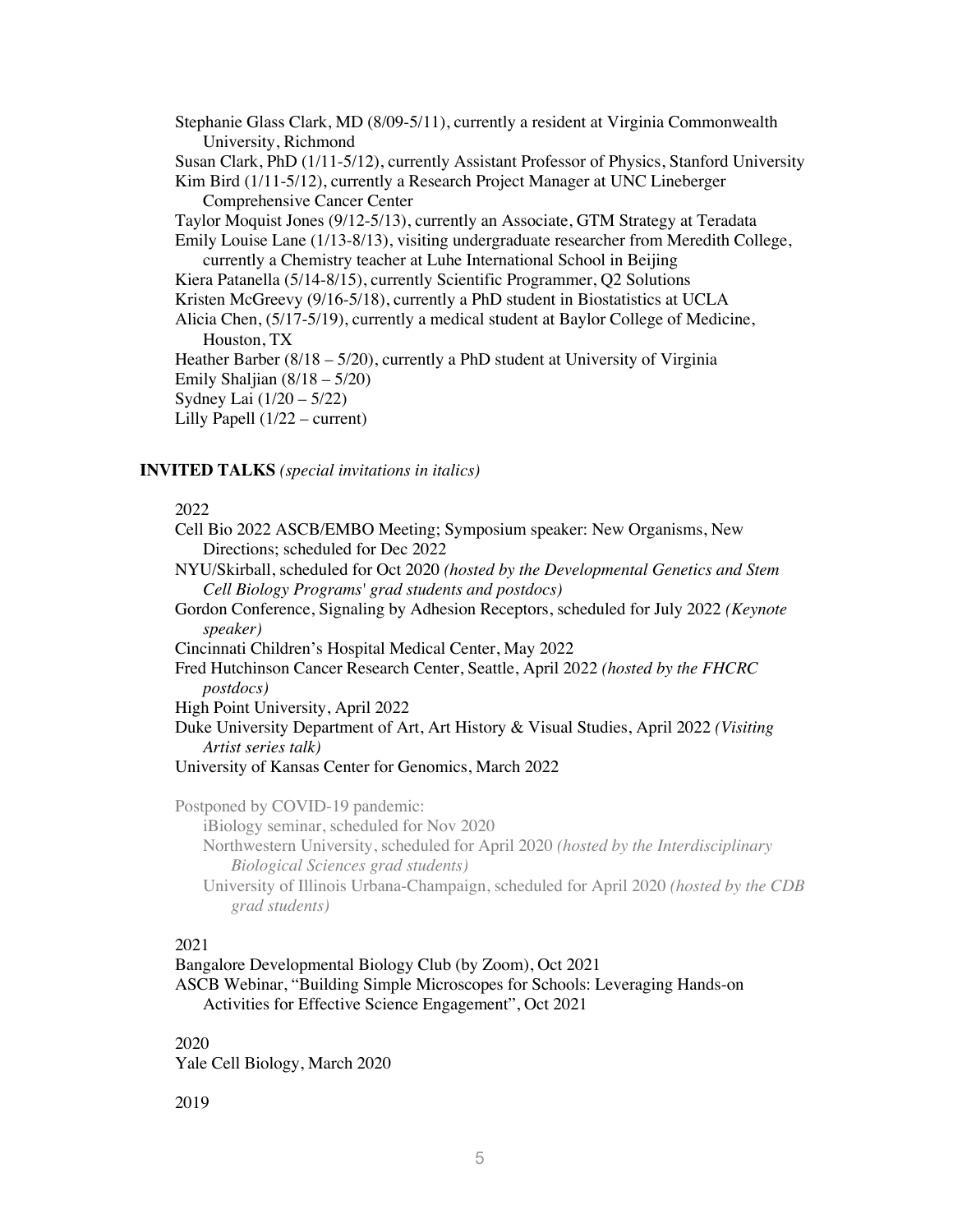Duke STEAM Forum, Sept 2019 *(Keynote address)* Canadian Society for Molecular Biosciences Annual Conference, Model Systems in Cancer Research, Montreal, June 2019 University of Colorado Anschutz Medical Campus, March 2019 *(hosted by the Cell Biology,* 

*Stem Cells & Development grad students)* Georgetown University, March 2019 *(hosted by the Biology grad students)* George Washington University, March 2019

### 2018

Indiana University, Oct 2018 Brown University, Oct 2018 University of Texas, Austin, Aug 2018 Gordon Conference on Cell Polarity Signaling, Aug 2018 Icahn School of Medicine at Mount Sinai, New York, May 2018 Sloan Kettering, New York, May 2018 MPI CBG Dresden, Germany, April 2018 University of Zurich, Switzerland, April 2018 *(hosted by the Molecular Life Sciences grad students)*  EPFL, Lausanne, Switzerland, April 2018 USC, March 2018 *(hosted by the Molecular Biology graduate students)* Alberta Children's Hospital Research Institute, Calgary, March 2018

Oakland University, Jan 2018

#### 2017

Haverford College, December 2017 SDB Annual Meeting, Minneapolis, July 2017 Harvard Med School, Genetics Department, June 2017 *(hosted by the Genetics grad students)* Marian Koshland Memorial Lecture, UC Berkeley Dept of Molecular & Cell Biology, March 2017 *(hosted by the MCB grad students)* Stony Brook University, March 2017 UC Santa Cruz, March 2017

## 2016

IRIC/University of Montreal, Nov 2016 Cell Polarity and Signaling Gordon Research Seminar, June 2016 *(Keynote speaker)* Stanford University, May 2016 University of Washington, May 2016 *(hosted by the Biochemistry Department postdocs)*  University of Oregon, May 2016 *(hosted by the Developmental Biology Training Program grad students)* MD Anderson, Houston, May 2016 Ohio State University, April 2016 University of Kentucky, April 2016 Whitney Marine Lab, March 2016 *(public lecture)* Washington University, St Louis, March 2016 *(hosted by the Developmental Biology postdocs)*

### 2015

Carnegie Institution Department of Embryology, Sept 2015 University of Colorado, Boulder, Sept 2015 University of Georgia, Athens, Sept 2015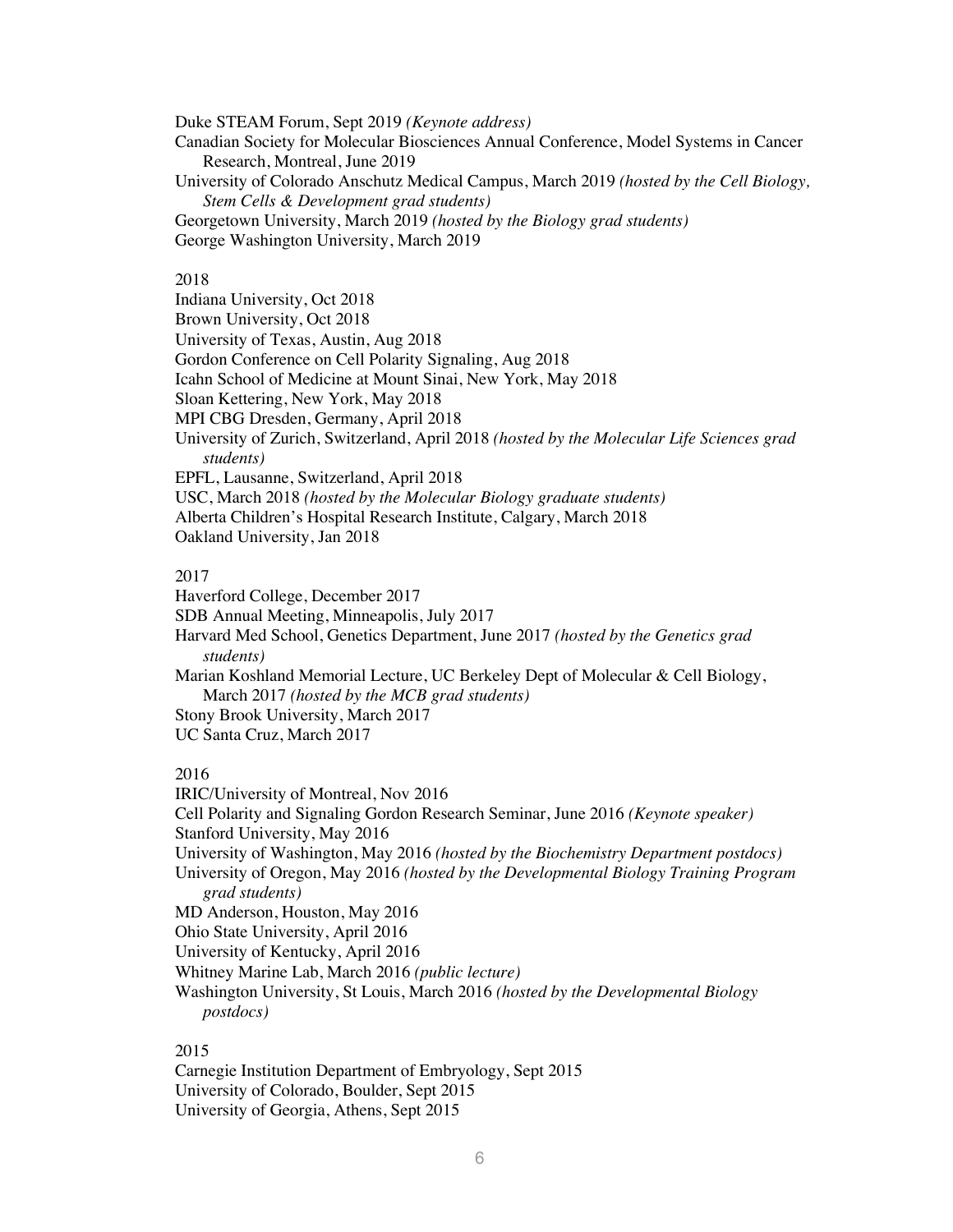International *C. elegans* Conference, Los Angeles, June 2015 *(plenary speaker)* Bay Area Worm Meeting, UCSF, May 2015 *(keynote speaker)* Hospital for Sick Children, Toronto, Canada, May 2015 University of Chicago, May 2015 *(hosted by the Genetics, Genomics and Systems Biology grad students)* ABRF meeting, St. Louis, March 2015

### 2014

Physics of Living Matter symposium, Cambridge, England, September 2014 UPenn, September 2014 Rocky Mountain Cytoskeleton Meeting, Fort Collins, CO, May 2014 *(keynote speaker)* Workshop on Mechanics and Growth of Tissues: From Development to Cancer, Curie Institut, Paris, Jan 2014 Pasteur Institut Dept of Developmental and Stem Cell Biology, Paris, Jan 2014

SICB Annual Meeting, society-wide symposium: The cell's view of animal body plan evolution. Austin, Texas, Jan 2014

#### 2013

University of Chicago, Nov 2013 *(hosted by the Development, Regeneration and Stem Cell Biology grad students)* 

Columbia University, Nov 2013

Stanford University Beckman Symposium: Growth Control Across Kingdoms, Oct 2013 Gordon Conference, Developmental Biology, Italy, June/July 2013 *(invited speaker and* 

*session chair)*

Stanford University, Hopkins Marine Lab, May 2013 *(12th annual Daniel Mazia lecture)* National Institutes of Health, NHLBI, Bethesda, MD, May 2013 *(invited by the Cell Biology* 

*and Physiology Center grad students and postdocs)*

Duke University Program in Genetics and Genomics, April 2013

Mount Sinai School of Medicine, NY, April 2013

Iowa State, March 2013

University of Maryland, March 2013

#### 2012

ASCB Meeting, Building The Cell session, December 2012 University of Richmond, November 2012 University of California, Davis, April 2012

#### 2011

NYU Developmental Genetics Symposium, December 2011 Gordon Conference, Motile & Contractile Systems, New London, NH, August 2011 *(invited speaker and session chair)* UCSF Developmental Biology Symposium, June 2011 *(invited by the Developmental Biology graduate students and postdocs)* UMDNJ/Rutgers, May 2011 *(invited by the Joint Molecular Biosciences graduate students)* IGBMC, Strasbourg, France, March 2011 Basel Worm Meeting, Switzerland, March 2011 Utrecht University, Netherlands, March 2011 Max Planck CBG, Dresden, Germany, March 2011

### 2010

College of William and Mary, October 2010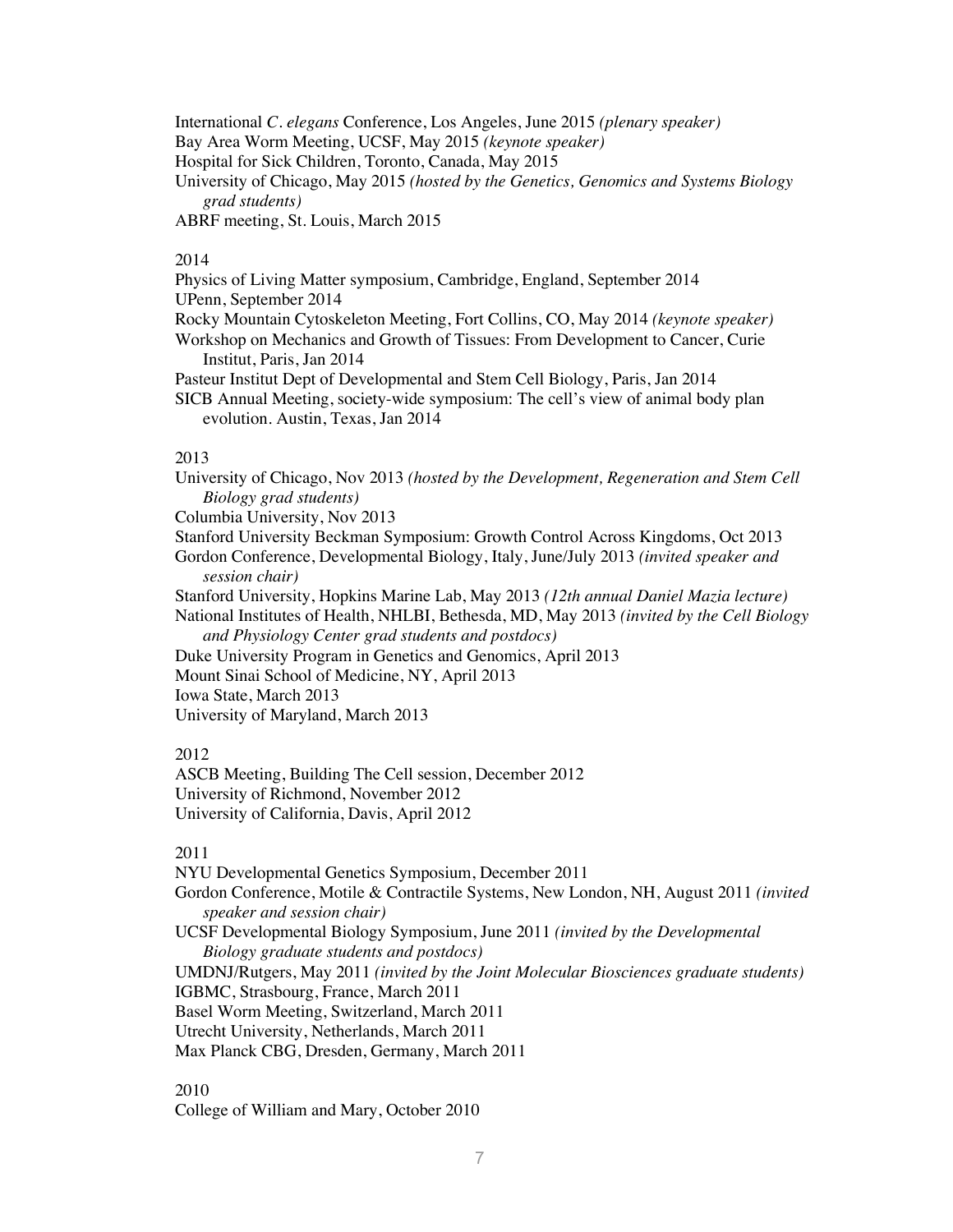Johns Hopkins Department of Cell Biology, September 2010 Santa Cruz Developmental Biology Meeting, June 2010 *(invited speaker and session chair)* Caltech, Division of Biology, May 2010 UCSF Biochemistry, May 2010 University of California, Santa Barbara, May 2010 University of California, Berkeley, Department of Molecular and Cell Biology, April 2010

### 2009

Carnegie Institution Embryology Department, Baltimore, November 2009 University of Arizona, November 2009 University of Utah, June 2009 *(invited by the Genetics graduate students)* University of Miami, May 2009 Virginia Tech, April 2009 RIKEN CDB Symposium, Kobe, Japan, March 2009 *(invited speaker and session chair)* Buck Institute, California, March 2009 Duke University Developmental Biology Colloquium, Jan 2009

#### 2008

Duke University Evo-Devo Club, Oct 2008 Society for Developmental Biology Annual Meeting, Philadelphia, PA, July 2008 Skirball Institute, New York, June 2008 *(invited by the Developmental Genetics graduate students and postdocs)* University of Chicago, May 2008 Columbia University, Department of Biological Sciences, April 2008 Institute for Research in Immunology and Cancer, University of Montreal, May 2008 University of Texas Southwestern Medical Center, April 2008

#### 2007

Developmental Biology Institute of Marseilles, France, December 2007 Cambridge University, Developmental Biology Seminar Series, October 2007 L'Institut Jacques Monod, Paris, September 2007 Symposium in Developmental Biology, University of Minnesota, September 2007 Fourth International Tunicate Meeting, Villefranche-sur-Mer, France, June 2007 *(invited Plenary Lecturer)* University of Oregon, March 2007

#### 2006

University of Toronto, Department of Cell & Systems Biology, December 2006 *C. elegans* Development meeting, Madison, Wisconsin, June 2006 *(Keynote speaker on Polarity, Cell Fate and Morphogenesis)* University of Calgary, Department of Biochemistry & Molecular Biology, June 2006

University of Washington, Biology Department, June 2006 *(invited by the Developmental Biology graduate students)*

Robert Wood Johnson Med School/UMDNJ, May 2006

#### 2005

BSDB meeting: Wnt Signalling in Development, Disease and Cell Biology, Aberdeen, Scotland, September 2005

University of Washington Friday Harbor Labs, Center for Cell Dynamics, July 2005 Society for Developmental Biology, Southeast Regional Meeting, Athens, GA, June 2005 Emory University, May 2005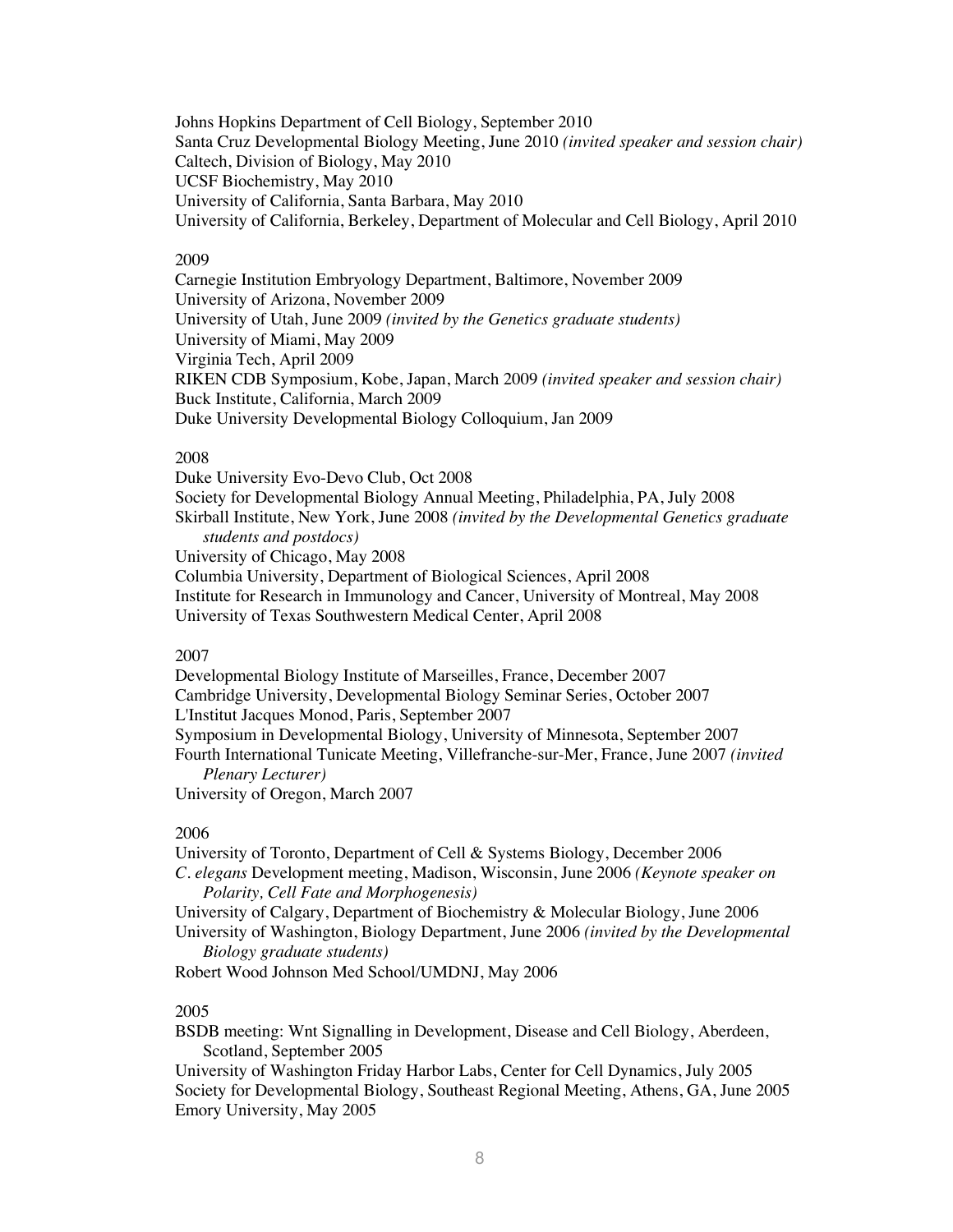UConn Health Center, Department of Genetics & Developmental Biology, March 2005 The Rockefeller University, March 2005

#### 2004

National Institutes of Health, NIDDK, Bethesda, MD, October 2004

Santa Cruz Developmental Biology Meeting, August 2004

- MD Anderson Cancer Center, Program in Genes & Development, April 2004 *(Blaffer Lecture)*
- University of Wisconsin, Madison, Anatomy Department, April 2004
- American Association for Cancer Research Annual Meeting, Orlando, Florida, March 2004 *(invited Chair, RNA Interference session)*

### 2003

Wake Forest University, Biology Department, November 2003

Vanderbilt University Medical Center, Department of Cell and Developmental Biology, November 2003

Cold Spring Harbor Laboratory *C. elegans* course, August 2003

- Duke University Developmental Biology Colloquium, April 2003
- East Carolina University's Brody School of Medicine, Department of Cell Biol & Anatomy, April 2003

#### 2002

Cold Spring Harbor Laboratory Meeting on Evolution of Developmental Diversity, April 2002

### 2001

- University of California, Berkeley, Department of Molecular and Cell Biology, October 2001
- University of California, Irvine, Department of Developmental and Cell Biology, October 2001

13th Biennial International *C. elegans* Conference, Los Angeles, June 2001. *(Co-Chair, Mitosis & Asymmetry in the Early Embryo Session)*

#### 2000

Gulbenkian Institute Meeting on Cellular Differentiation, Lisbon, Portugal, October 2000 Samuel Lunenfeld Research Institute of Mount Sinai Hospital, Toronto, Canada, October, 2000

Cold Spring Harbor Laboratories Meeting on Germ Cells, Cold Spring Harbor, October 2000

Society for Developmental Biology Annual Meeting, Boulder, CO, June 2000 North Carolina State University, Zoology Department, March 2000

### 1999

EMBO Workshop, Molecular Medicine of the Gut, Arolla, Switzerland, August 1999 Society for Developmental Biology Annual Meeting, Charlottesville, VA, June 1999 *(Plenary Session on Development and Evolution)*

### 1998

Gordon Conference, Developmental Physiology, Plymouth State College, Plymouth, NH, August 1998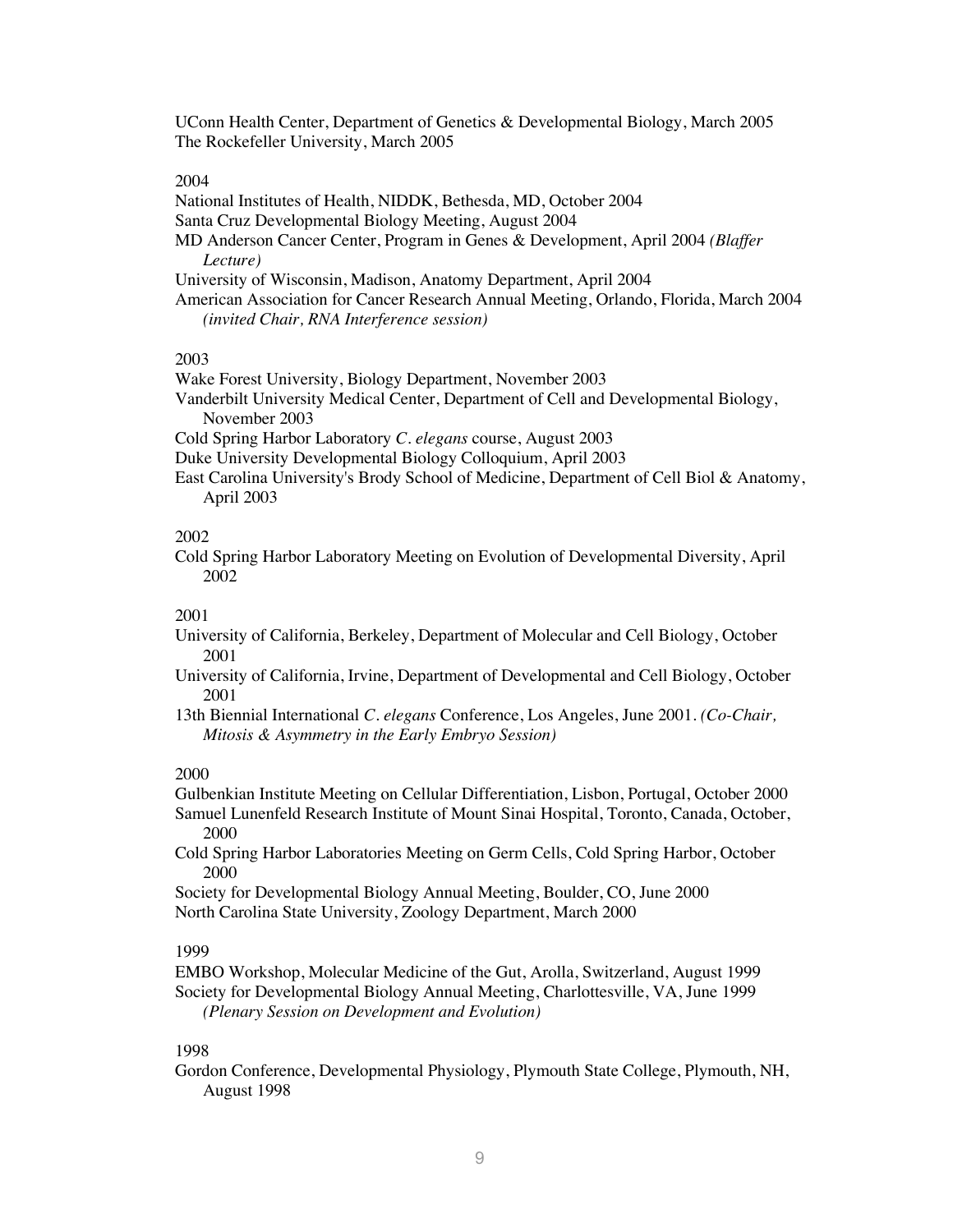### **TEACHING**

- BIOL 205H, Cellular and Developmental Biology 1st half of course, each Spring (2016-current)
- BIOL 409L and ARTS 409H, Art & Science: Merging Printmaking and Biology co-teaching these co-requisite courses with Prof. Beth Grabowski each Fall (2018-current)
- BIOL 801, Graduate Seminar in Biological Sciences Fall 2009, 2011, 2013, 2015: "Great Experiments"
- BIOL 514H, Evolution and Development Half of course, Fall semesters (BIOL514 2002-2012, BIOL514H 2013-2017)
- BIOL 649, Graduate Seminar in Cell Biology Fall 2001: "The Cytoskeleton and Development" Fall 2003: "Early Development of *C. elegans*" Fall 2005: "Cytoskeletal Dynamics in Development" Fall 2016: "C. elegans Cell Biology and Development"
- BIOL 205, Cellular and Developmental Biology 1st half of course, each Spring (2000-2015)

# **GRANTS**

#### Current:

*C. elegans* Gastrulation: a Model for Understanding Apical Constriction Mechanisms National Institutes of Health R35 GM134838 (PI: Goldstein) 1/1/2020 – 12/31/2024 Total amount of award: \$1,886,900

Using Tardigrades and Other Animals to Investigate Adaptations to Extreme Stresses NSF IOS 2028860 8/15/20 – 7/31/2025 Total amount of award: \$1,035,111

### Completed:

*C. elegans* Gastrulation: a Model for Understanding Apical Constriction Mechanisms National Institutes of Health R01 GM083071 (PI: Goldstein) 8/31/16 - 7/31/20 Total amount of award: \$899,200 plus indirect costs

Using Water Bears to Investigate Adaptations to Extreme Stresses NSF IOS 1557432 (PI: Goldstein) 6/15/16-5/31/20 Total amount of award: \$973,848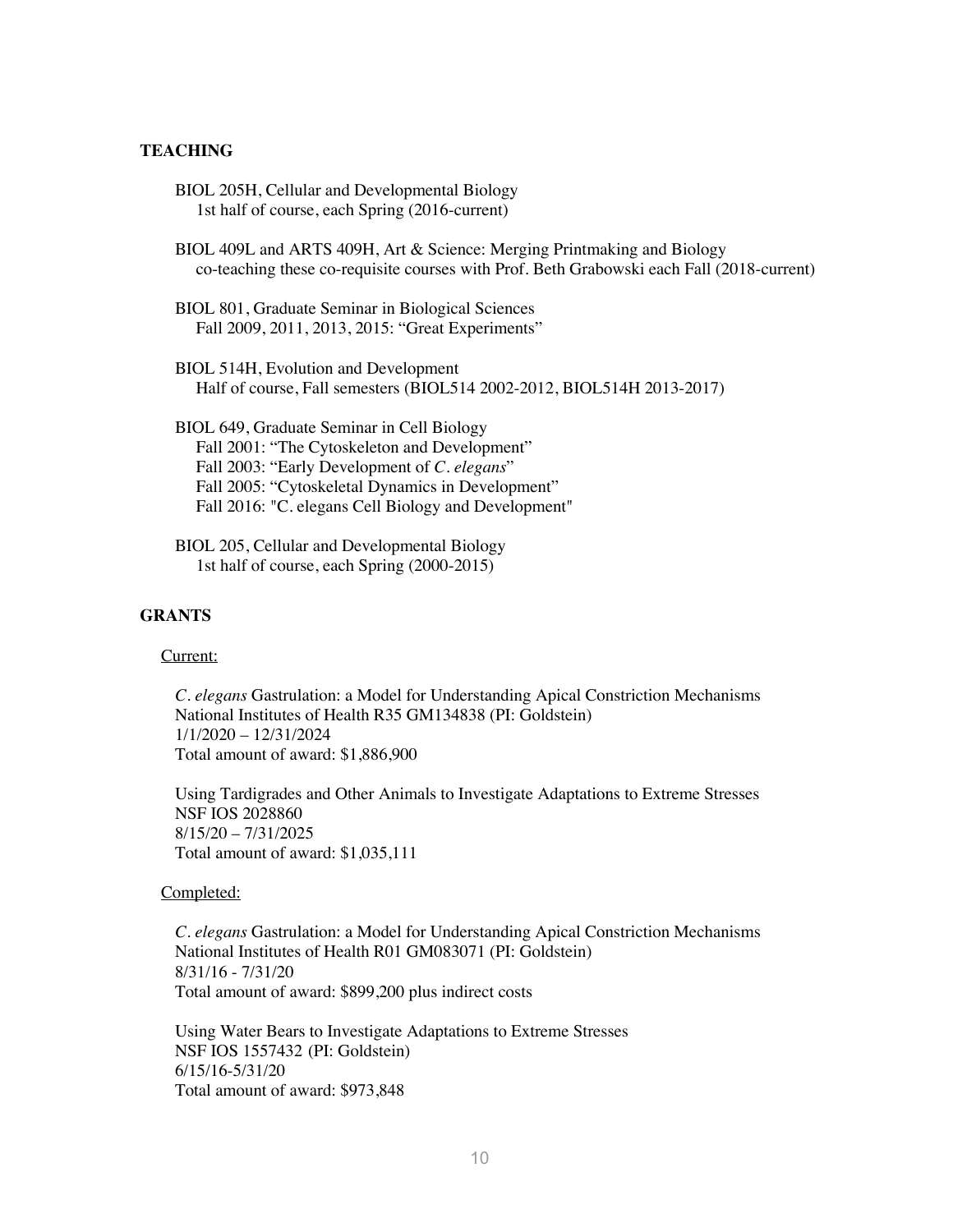Using Water Bears To Identify Biological Countermeasures To Stress During Multigenerational Spaceflight NASA Space Biology grant NNX15AB44G (PI: T. Boothby, Co-I: B. Goldstein) Budget: \$393,418 11/1/04-8/26/19 (SpaceX CRS-22 was launched on 3 June 2021 carrying the tardigrades for this experiment to the International Space Station).

C. elegans Gastrulation: a Model for Understanding Apical Constriction Mechanisms National Institutes of Health R01 GM083071 (PI:Goldstein) 9/30/12-8/31/16 Total amount of award: \$1,491,810

Uncovering the Origins of Arthropod Body Plan Patterning National Science Foundation IOS-1257320 (PI: Goldstein) 7/1/13-6/30/16 Total amount of award: \$450,000

MRI: Acquisition of an OMX Super-Resolution Microscope NSF Major Research Instrumentation Program (PI: Peifer, Co-PIs B Goldstein, P Maddox, V Bautch). 8/6/14-8/5/17 Total amount of award: \$496,998

Cell Polarization in Response to Wnt Signaling in *C. elegans* National Science Foundation IOS-0917726 (PI: Goldstein) 7/1/09-6/30/13 plus NCE to 6/30/14 Total amount of award: \$600,000

Mechanisms of C. elegans Gastrulation National Institutes of Health R01 GM83071 (PI: Goldstein) 6/1/08-5/31/12, NCE to 5/31/13 Total amount of award: \$1,101,872 plus \$100,000 ARRA equipment supplement

A Novel System for Investigating Wnt-Dependent Cell Polarization UNC UCRF Innovation Award (PI: Goldstein) 2/1/08-6/30/09 Total amount of award: \$84,000

Asymmetric Cell Division in the *C. elegans* embryo National Institutes of Health R01 GM68966 (PI: Goldstein) 5/1/03-4/30/08 plus 1 year no-cost extension Total amount of award: \$1,227,865

Characterization of a New Gene Required for RNA Interference National Science Foundation IBN 0235654 (PI: Goldstein) 4/15/03-3/31/06 Total amount of award: \$390,000

Embryonic Development of a Tardigrade National Science Foundation IBN-0235658 (PI: Goldstein)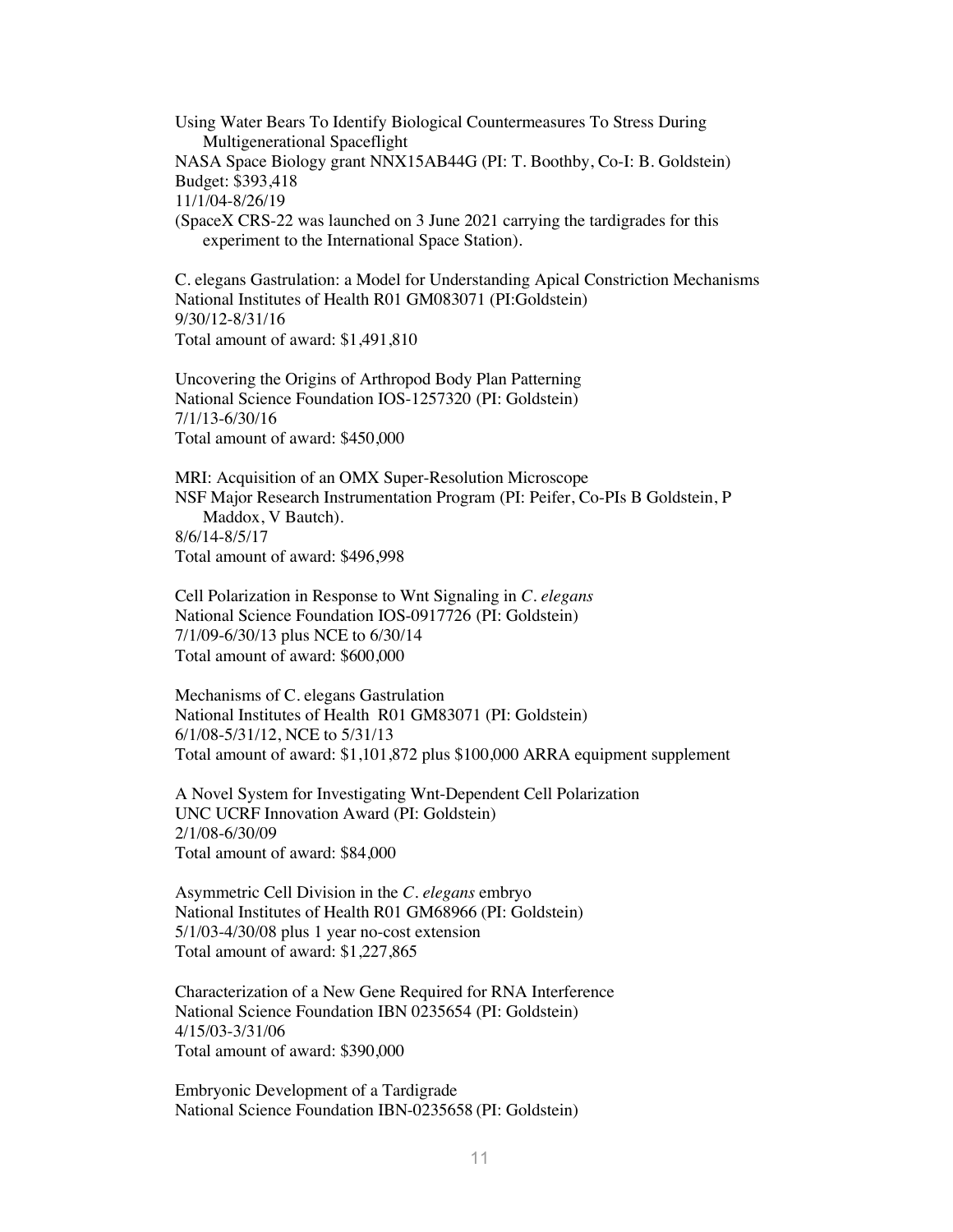1/1/03-12/31/07 plus 1 year no-cost extension Total amount of award: \$328,206

Asymmetric Cell Division in *C. elegans* Pew Scholars in the Biomedical Sciences (PI: Goldstein) 7/1/00-6/30/05 Total amount of award: \$240,000

The Dynamics and Genetics of Asymmetric Cell Division March of Dimes Basil O'Connor Starter Scholar Award 5-FY99-730 (PI: Goldstein) 2/1/00-1/31/02 Total amount of award: \$100,000

High-Volume Confocal Imaging System. NIH/NCRR 1 S10 RR021055. July 2005-June 2006. Steven Crews PI, Mark Peifer and Bob Goldstein, co-PIs. \$250,839 total and direct costs from the NIH plus \$60,000 in University matching funds.

Member of UNC Chapel Hill NIH-funded training programs: NIH MiBio Training Program NIH Genetics and Molecular Biology Training Program NIH Cellular Systems and Integrative Physiology Training Program NIH Cancer Cell Biology Training Program NIH Lineberger Cancer Center training Program

### **PUBLICATIONS (110)**

- Goldstein B, Srivastava, M., eds. (2022) *Emerging Model Systems in Developmental Biology* (a volume with chapters by scientists who have developed new model organisms and/or advanced tools for emerging models, in the Current Topics in Developmental Biology series). Academic Press.
- Goldstein B (2022). Tardigrades and their emergence as model organisms. doi: 10.20944/preprints202201.0188.v1 (preprint of a chapter in the volume above).
- Giovannini I, Boothby TC, Cesari M, Goldstein B, Guidetti R, Rebecchi L (2022). Production of reactive oxygen species and involvement of bioprotectants during anhydrobiosis in the tardigrade Paramacrobiotus spatialis. *Scientific Reports* 12:1938.
- Hibshman JD, Goldstein B (2021). LEA motifs promote desiccation tolerance in vivo. *BMC Biology*, 19:263. https://doi.org/10.1186/s12915-021-01176-0.
- Goldstein B, Avasthi P (2021). A Guide to Setting Up and Managing a Lab at a Research-Intensive Institution. *BMC Proceedings* 15(Suppl 2):8. https://doi.org/10.1186/s12919- 021-00214-7

Goldstein B (2021). A Lab of Her Own. *Nautilus* 41: 20-33.

Ashley G, Duong T, Levenson MT, Martinez MAQ, Johnsen LC, Hibshman JD, Saeger HN, Palmisano NJ, Doonan R, Martinez-Mendez R, Davidson B, Zhang W, Ragle JM, Medwig-Kinney TN, Sirota SS, Goldstein B, Matus DQ, Dickinson DJ, Reiner DJ, Ward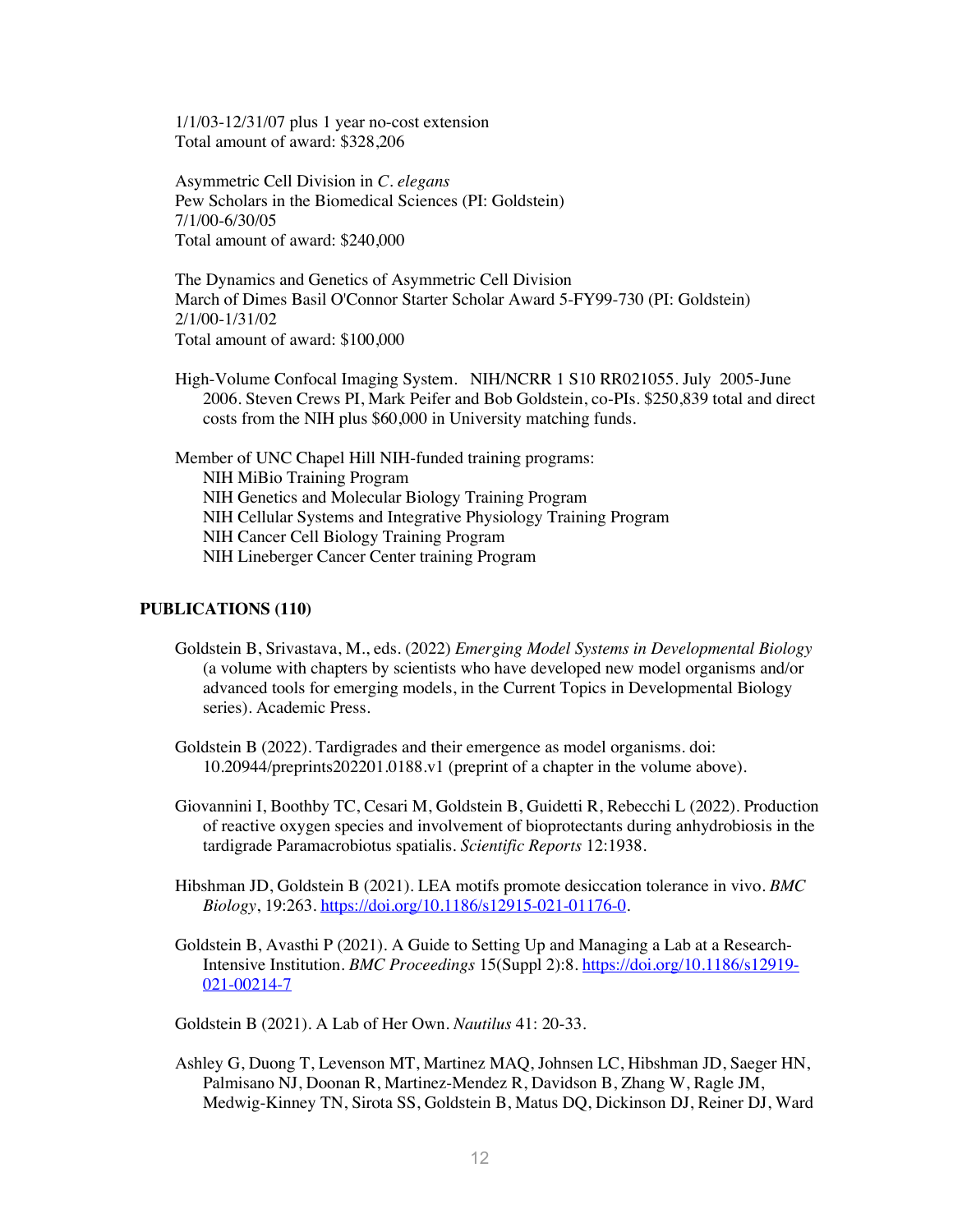JD. An expanded auxin-inducible degron toolkit for Caenorhabditis elegans. *Genetics*, in press.

- Hibshman JD, Clegg JS, Goldstein B (2020). Mechanisms of Desiccation Tolerance: Themes and Variations in Brine Shrimp, Roundworms, and Tardigrades. *Frontiers in Physiology*  11:592016.
- Goldstein B, Nance J (2020). *C. elegans* gastrulation: a model for understanding how cells polarize, change shape, and journey toward the center of an embryo. *Genetics* 214:265- 277.
- Tintori SC, Golden P, Goldstein B (2020). Differential Expression Gene Explorer (DrEdGE): A tool for generating interactive online visualizations of gene expression datasets. *Bioinformatics* 36:2581-2583.
- Gordon KL, Payne SG, Linden-High LM, Pani AM, Goldstein B, Hubbard EJA, Sherwood DR (2019). Ectopic germ cells can induce niche-like enwrapment by neighboring body wall muscle. *Current Biology* 29:823-833.
- Conradt B, Claycomb JM, Goldstein B, Shen K, Oegema K, Desai A, Colón-Ramos DA, Murphy CT, Sherwood DR, Walhout M (2019). The Power of *C. elegans*: A Tribute to Sydney Brenner. *Developmental Cell* 49:496-498.
- Pani AM and B Goldstein (2018). Direct visualization of a native Wnt in vivo reveals that a long-range Wnt gradient forms by extracellular dispersal. *eLife* 7:e38325.
- Smith FW, Cumming M, Goldstein B (2018). Analyses of nervous system patterning genes in the tardigrade *Hypsibius exemplaris* illuminate the evolution of panarthropod brains. EvoDevo 9:19.
- Heppert JK, Pani AM, Roberts AM, Dickinson DJ, and B Goldstein (2018). A CRISPR tagging-based screen reveals localized players in Wnt-directed asymmetric cell division. Genetics 208:1147-1164.
- Goldstein B (2018). The emergence of the tardigrade *Hypsibius exemplaris* as a model system. CSH Protocols, 10:859-866.
- McGreevy KM, Heikes KL, Kult S, Tharp ME, and B Goldstein (2018). Fluorescent cell staining methods for living *Hypsibius exemplaris* embryos. *CSH Protocols* 10:878-884.
- Heikes KL and B Goldstein (2018). Live imaging of tardigrade embryonic development by differential interference contrast microscopy. *CSH Protocols* 10:974-877.
- Fielmich LE, Schmidt R, Dickinson DJ, Goldstein B, Akhmanova A, and S Van den Heuvel (2018). Optogenetic dissection of mitotic spindle positioning in vivo. *eLife* 7:e38199.
- Goldstein B (2018). On Francis Crick, the genetic code, and a clever kid. *Current Biology* 28:R305.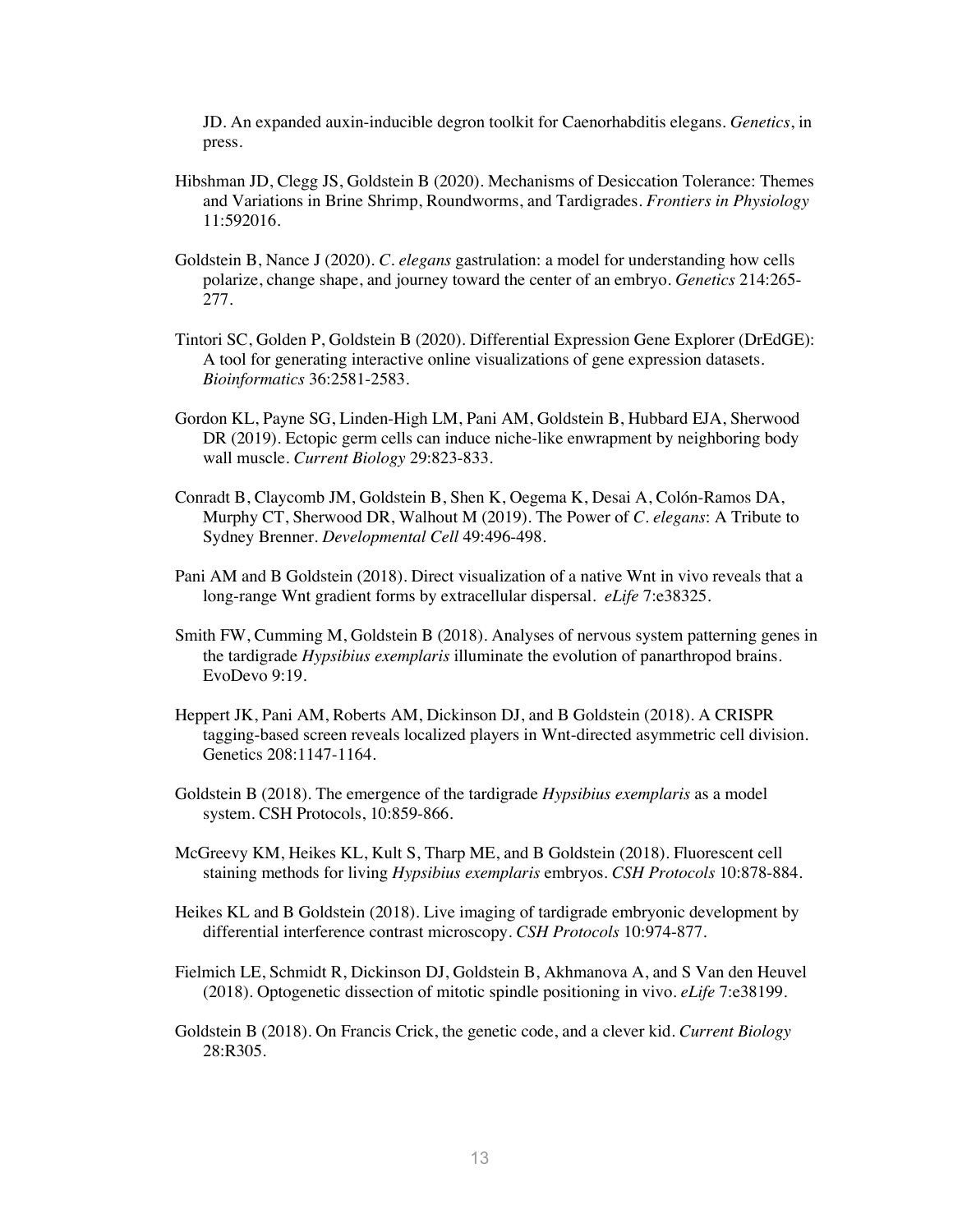- Dickinson DJ, Slabodnick MM, Chen AH, and Goldstein B (2018). SapTrap assembly of repair templates for Cas9-triggered homologous recombination with a self-excising cassette. *Micropublication*: biology. Dataset. https://doi.org/10.17912/W2KT0N
- Yumerefendi H, Wang H, Dickinson DJ, Lerner A, Malkus P, Goldstein B, Hahn K, and Kuhlman B (2018). Light-dependent cytoplasmic recruitment enhances the dynamic range of a nuclear import photoswitch. *Chembiochem*. 19:1319-1325.
- Fadero TC, Gerbich TM, Rana K, Suzuki A, DiSalvo M, Schaefer KN, Heppert JK, Boothby TC, Goldstein B, Peifer M, Allbritton NL, Gladfelter AS, Maddox AS and Maddox PS (2018). LITE microscopy: Tilted light-sheet excitation of model organisms offers high resolution and low photobleaching. *Journal of Cell Biology* 217:1869-1882.
- Martinez P, Allsman LA, Brakke KA, Hoyt C, Hayes J, Liang H, Neher W, Rui Y, Roberts AM, Moradifam A, Goldstein B, Anderson CT, Rasmussen C (2018). Predicting division planes of three-dimensional cells by soap-film minimization. *Plant Cell* 30:2255-2266.
- Dickinson DJ, Schwaeger F, Pintard L, Gotta M, and B Goldstein (2017). A Single-Cell Biochemistry Approach Reveals PAR Complex Dynamics during Cell Polarization. *Developmental Cell* 42:416-434.
- Boothby TC, Tapia H, Brozena AH, Piszkiewicz S, Smith AE, Giovanninni I, Rebecchi L, Pielak GJ, Koshland D, and B Goldstein (2017). Tardigrades use intrinsically disordered proteins to survive desiccation. *Molecular Cell* 65:975-984.
- Smith FW, Bartels PJ, and Goldstein B (2017). A hypothesis for the composition of the tardigrade brain and its implications for panarthropod brain evolution. *Integrative and Comparative Biology* 57:546-559.
- Zallen JA and Goldstein B (2017). Cellular mechanisms of morphogenesis. *Semin Cell Dev Biol* 67:101-102.
- Russell JJ, Theriot JA, Sood P, Marshall WF, Landweber LF, Fritz-Laylin L, Polka JK, Oliferenko S, Gerbich T, Gladfelter A, Umen J, Bezanilla M, Lancaster MA, He S, Gibson MC, Goldstein B, Tanaka EM, Hu C-K, and Brunet A (2017). Non-model model organisms. *BMC Biology* 15:55.
- Naegeli KM, Hastie E, Garde A, Wang Z, Keeley DP, Gordon KL, Pani AM, Kelley LC, Morrissey MA, Chi Q, Goldstein B, Sherwood DR (2017). Cell Invasion In Vivo via Rapid Exocytosis of a Transient Lysosome-Derived Membrane Domain. *Developmental Cell* 43:403–417.
- Linden LM, Gordon KL, Pani AM, Payne SG, Garde A, Burkholder D, Chi Q, Goldstein B and Sherwood DR (2017). Identification of regulators of germ stem cell enwrapment by its niche in C. elegans. *Developmental Biology* 429:271-284.
- Ladouceur AM, Ranjan R, Smith L, Fadero T, Heppert J, Goldstein B, Maddox AS, Maddox PS (2017). CENP-A and topoisomerase-II antagonistically affect chromosome length. *Journal of Cell Biology* 216:2645-2655.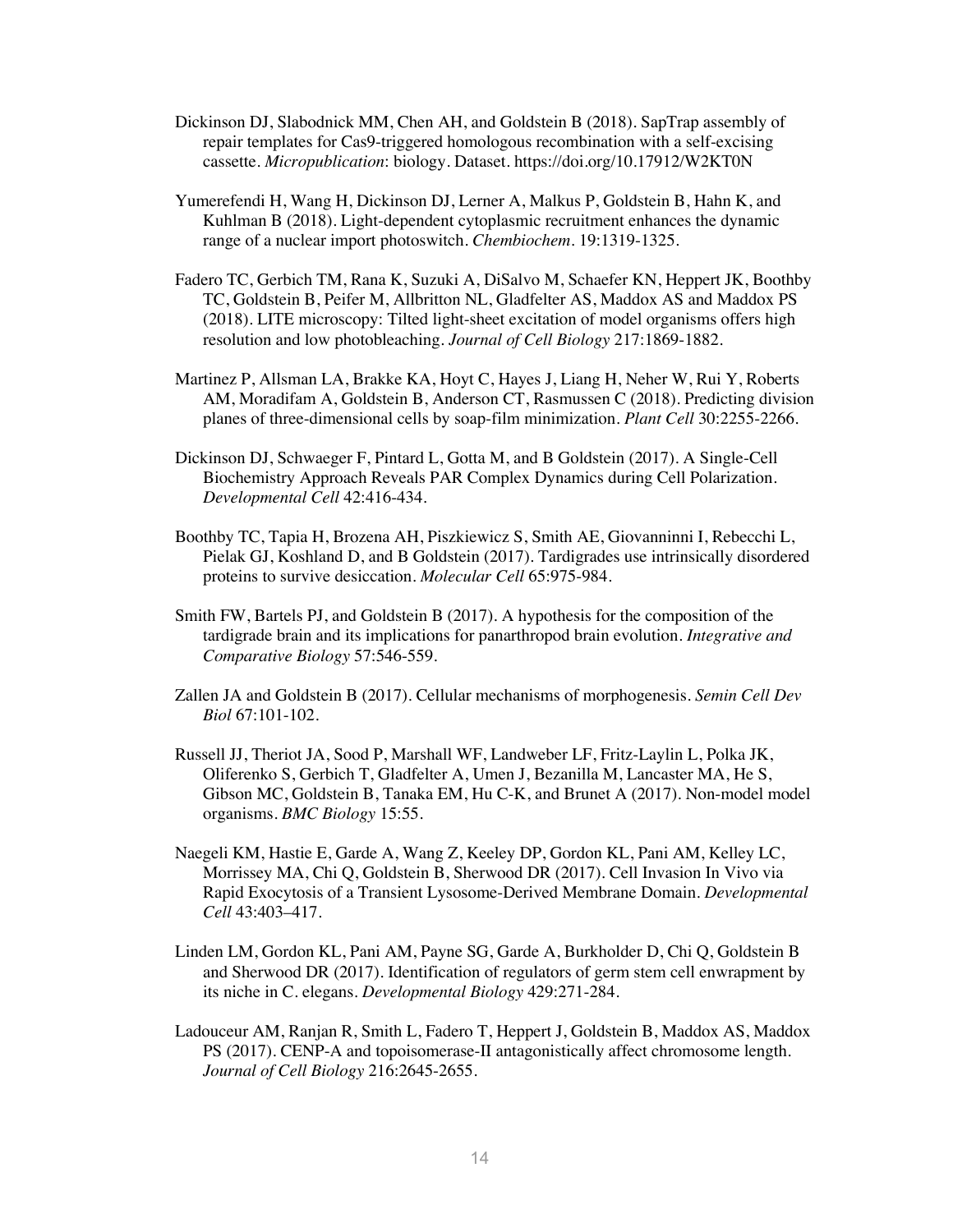- Smith FW and B Goldstein. Segmentation in Tardigrada and diversification of segmental patterns in Panarthropoda. *Arthropod Structure & Development*, 46:328-340.
- Goldstein B and Zallen JA (2017). Cell Polarity and Morphogenesis: new technologies and new findings. *Molecular Biology of the Cell*, 28:699-700.
- Heppert JK and Goldstein B (2016). Remodelling germ cells by intercellular cannibalism. *Nature Cell Biology* 18:1267-1268.
- Goldstein, B. and N. King. The Future of Cell Biology: Emerging Model Organisms. *Trends in Cell Biology* 11:818-824.
- Heppert JK, Dickinson DJ, Pani AM, Higgins CD, Steward A, Ahringer J, Kuhn JR, and B Goldstein (2017). Comparative assessment of fluorescent proteins for *in vivo* imaging in an animal model system. *Molecular Biology of the Cell*, 27:3385-3394.
- Tintori SC, Osborne Nishimura E, Golden P, Lieb JD, and Goldstein B (2017). A Transcriptional Lineage of the Early *C. elegans* Embryo. *Developmental Cell* 38:430- 444.
- Marston DJ\*, Higgins CD\*, Peters KA, Cupp TD, Dickinson DJ, Pani AM, Moore RP, Cox AH, Kiehart DP, and Goldstein B (2016). MRCK-1 drives apical constriction in C. elegans by linking developmental patterning to force generation. *Current Biology* 26:2079-2089.
- Goldstein, B (2016). Sydney Brenner on the Genetics of *Caenorhabditis elegans*. *Genetics* 204:1-2.
- Dickinson DJ and Goldstein B (2016). CRISPR-based methods for Caenorhabditis elegans genome engineering. *Genetics* 202:885-901.
- Smith FW, Boothby TC, Giovannini I, Rebecchi L, Jockusch EL, and B Goldstein (2016). The compact body plan of tardigrades evolved by the loss of a large body region. *Current Biology* 26:224-229.
- Sullivan-Brown J, Tandon P, Bird KE, Dickinson DJ, Tintori SC, Heppert JK, Meserve JH, Trogden KP, Orlowski SK, Conlon FL, and Goldstein B (2016). Identifying regulators of morphogenesis common to vertebrate neural tube closure and Caenorhabditis elegans gastrulation. *Genetics* 202:123-139.
- Boothby TC, Tenlen JR, Smith FW, Wang JR, Patanella KA, Osborne Nishimura E, Tintori SC, Li Q, Jones CD, Yandell M, Messina DN, Glasscock J, and Goldstein B (2015). Evidence for extensive horizontal gene transfer from the draft genome of a tardigrade. *PNAS* 112:15976-15981. (follow-up letter: Boothby TC, Goldstein B. (2016) Reply to Bemm et al. and Arakawa: Identifying foreign genes in independent *Hypsibius dujardini* genome assemblies. *PNAS* 113(22) E3058–E3061).
- Das A, Dickinson DJ, Wood CC, Goldstein B, and Slep KC (2015). Crescerin uses a TOG domain array to regulate microtubules in the primary cilium. *Molecular Biology of the Cell* 26:4248-64.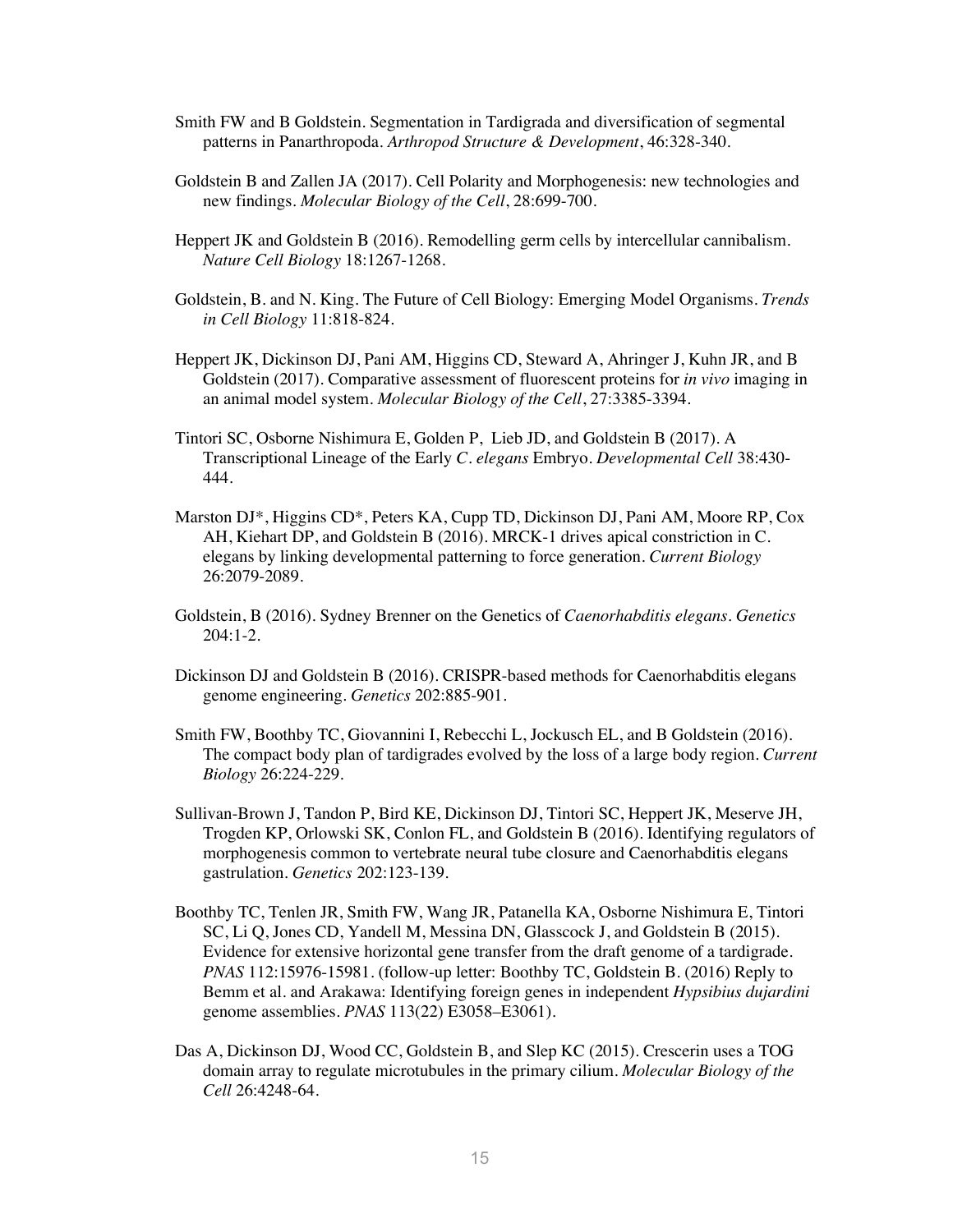- Goldstein, B and DP Kiehart (2015). Moving Inward: Establishing the Mammalian Inner Cell Mass. *Developmental Cell* 34:385-386.
- Dickinson, DJ, AM Pani, JK Heppert, CD Higgins, and B Goldstein (2015). Streamlined Genome Engineering with a Self-Excising Drug Selection Cassette. *Genetics* 200:1035- 1049.
- Yumerefendi H, Dickinson DJ, Wang H, Zimmerman SP, Bear JE, Goldstein B, Hahn K, and Kuhlman B (2015). Control of Protein Activity and Cell Fate Specification via Light-Mediated Nuclear Translocation. *PLoS One* 10(6):e0128443.
- Osborne Nishimura E, Zhang JC, Werts AD, Goldstein B, Lieb JD (2015). Asymmetric Transcript Discovery by RNA-seq in *C. elegans* Blastomeres Identifies *neg-1*, a Gene Important for Anterior Morphogenesis. *PLoS Genetics* 11(4): e1005117. doi:10.1371/journal.pgen.1005117
- Sarkies P, Selkirk ME, Jones JT, Blok V, Boothby T, Goldstein B, Hanelt B, Ardila-Garcia A, Fast NM, Schiffer PM, Kraus C, Taylor MJ, Koutsovoulos G, Blaxter ML, Miska EA (2015). Ancient and Novel Small RNA Pathways Compensate for the Loss of piRNAs in Multiple Independent Nematode Lineages. *PLoS Biology* 13(2):e1002061.
- Goldstein B. (2015). The Thrill of Defeat: What Francis Crick and Sydney Brenner taught me about being scooped. *Nautilus* 21. http://nautil.us/issue/21/information/the-thrill-of-defeat
- Martin, A.C. and B. Goldstein (2014). Apical constriction: themes and variations on a cellular mechanism driving morphogenesis. *Development* 141:1987-98.
- Dickinson, D.J., J.D. Ward, D.J. Reiner and B. Goldstein (2013). Engineering the *Caenorhabditis elegans* genome using Cas9-triggered homologous recombination. *Nature Methods* 10:1028-1034.
- Tenlen, J.R., S. McCaskill and B. Goldstein (2013). RNA interference can be used to disrupt gene function in tardigrades. *Development Genes and Evolution* 223:171-81.
- Peters EC, Gossett AJ, Goldstein B, Der CJ, Reiner DJ (2013). Redundant Canonical and Noncanonical Caenorhabditis elegans p21-Activated Kinase Signaling Governs Distal Tip Cell Migrations. *G3* 3:181-95.
- Roh-Johnson, M., Shemer, G., Higgins, C.D., McClellan, J.H., Werts, A.D., Tulu, U.S., Gao, L., Betzig, E., Kiehart, D.P., and B. Goldstein. (2012) Triggering a Cell Shape Change by Exploiting Pre-Existing Actomyosin Contractions. *Science* 335:1232-1235.
- Gao, L., L. Shao, C.D. Higgins, J.S. Poulton, M. Peifer, M.W. Davidson, X. Wu, B. Goldstein, and E. Betzig (2012). Noninvasive Imaging beyond the Diffraction Limit of 3D Dynamics in Thickly Fluorescent Specimens. *Cell* 151:1370-1385.
- Tse, Y.C., M. Werner, K.M. Longhini, J.-C. Labbé, B. Goldstein and M. Glotzer (2012). RhoA activation during polarization and cytokinesis of the early *Caenorhabditis elegans*  embryo is differentially dependent on NOP-1 and CYK-4. *Molecular Biology of the Cell*  23:4020-4031.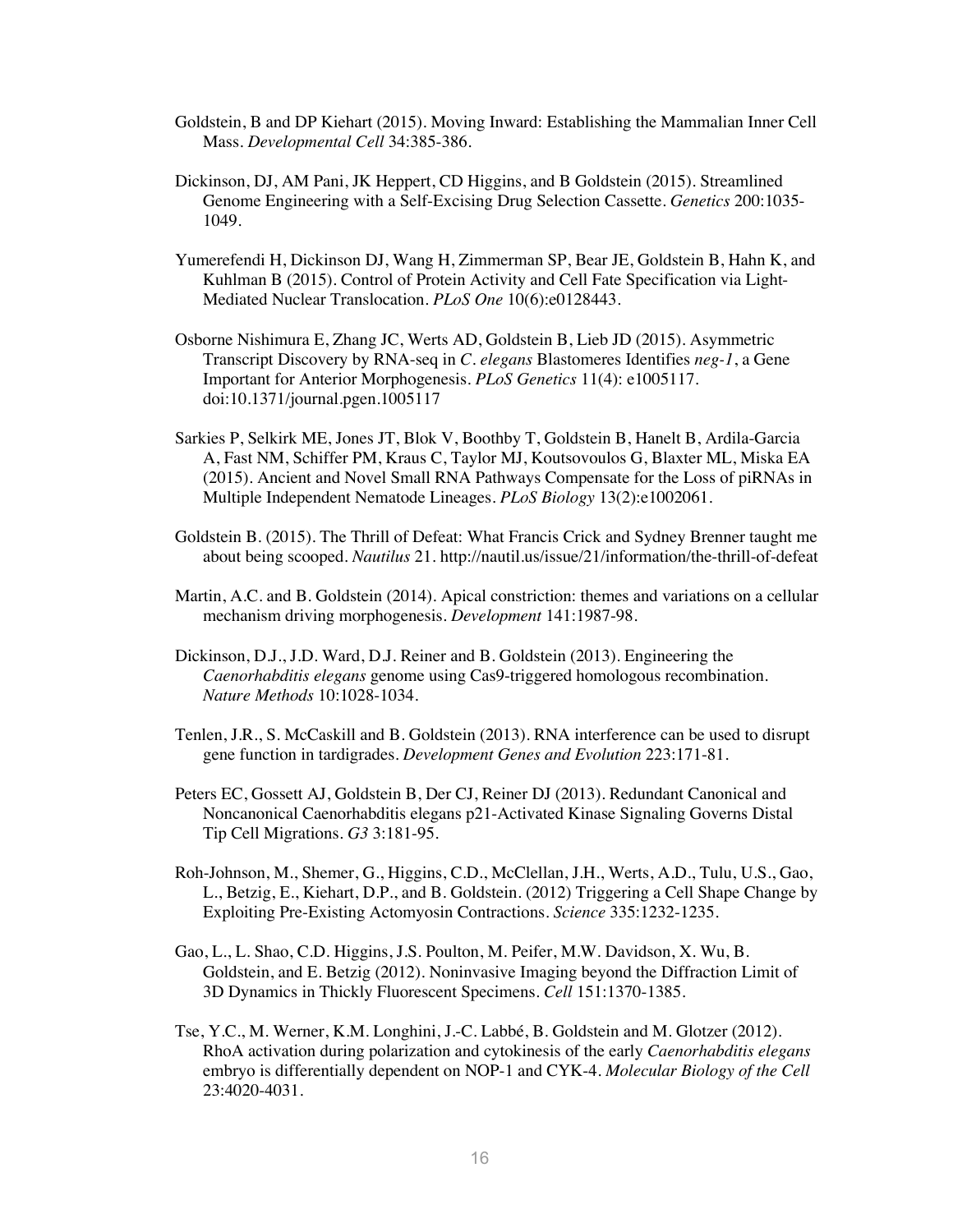- Sullivan-Brown, J. and B. Goldstein (2012). Neural tube closure: The curious case of shrinking junctions. *Current Biology* 22:R574-R576.
- Edgar, L.G. and B. Goldstein (2012). Culture and Manipulation of Embryonic Cells, in *Caenorhabditis elegans*: Cell Biology and Physiology, eds. Joel H. Rothman and Andrew Singson. *Methods in Cell Biology* 107:151-176.
- Goldstein B. (2012). An MBoC favorite: receptor-mediated endocytosis in the *Caenorhabditis elegans* oocyte. *Molecular Biology of the Cell* 23:2235.
- Goldstein, B. (2011). Primer: Visualizing with ImageJ. *Make* 27:116-121. *(This is a magazine article that introduces ImageJ to non-scientists, encouraging them to write new ImageJ plugins that can benefit science).*
- Werts, A.D., M. Roh-Johnson and B. Goldstein (2011). Dynamic localization of *C. elegans* TPR-GoLoco proteins mediates mitotic spindle orientation by extrinsic signaling. *Development* 138:4411-4422.
- Werts, A.D. and B. Goldstein (2011). How signaling between cells can orient a mitotic spindle. *Seminars in Cell and Developmental Biology* 22:842-9.
- Sawyer, J.M., S. Glass, T. Li, G. Shemer, N.D. White, N.G. Starostina, E.T. Kipreos, C.D. Jones, and B. Goldstein (2011). Overcoming Redundancy: an RNAi Enhancer Screen for Morphogenesis Genes in C. elegans. *Genetics* 188:549-564.
- Roh-Johnson, M., J. Sullivan-Brown and B. Goldstein (2011) Roles for Actin Dynamics in Cell Movements during Development. Chapter in *Actin-Based Motility*, ed. M.-F. Carlier, Springer-London.
- Harrell, J.R. and B. Goldstein (2011). Internalization of multiple cells during *C. elegans*  gastrulation depends on common cytoskeletal mechanisms but different cell polarity and cell fate regulators. *Developmental Biology* 350:1-12.
- Arata, Y., J.-Y. Lee, B. Goldstein and H. Sawa (2010) Extracellular control of PAR protein localization during asymmetric cell division in the *C. elegans* embryo. *Development*  137:3337-3345.
- Higgins C.D. and B. Goldstein (2010) Asymmetric Cell Division: A New Way to Divide Unequally. *Current Biology* R1029-31.
- Sawyer, J.M., J.R. Harrell, G. Shemer, J. Sullivan-Brown, M. Roh-Johnson and B. Goldstein (2010) Apical constriction: A cell shape change that can drive morphogenesis *Developmental Biology* 341:5-19.
- McCarthy Campbell, E.K., A.D. Werts and B. Goldstein (2009) A Cell Cycle Timer for Asymmetric Spindle Positioning. *PLoS Biology* 7(4):e88.
- Roh-Johnson, M. and B. Goldstein (2009). In vivo roles for Arp2/3 in cortical actin organization during *C. elegans* gastrulation. *Journal of Cell Science* 122:3983-3993.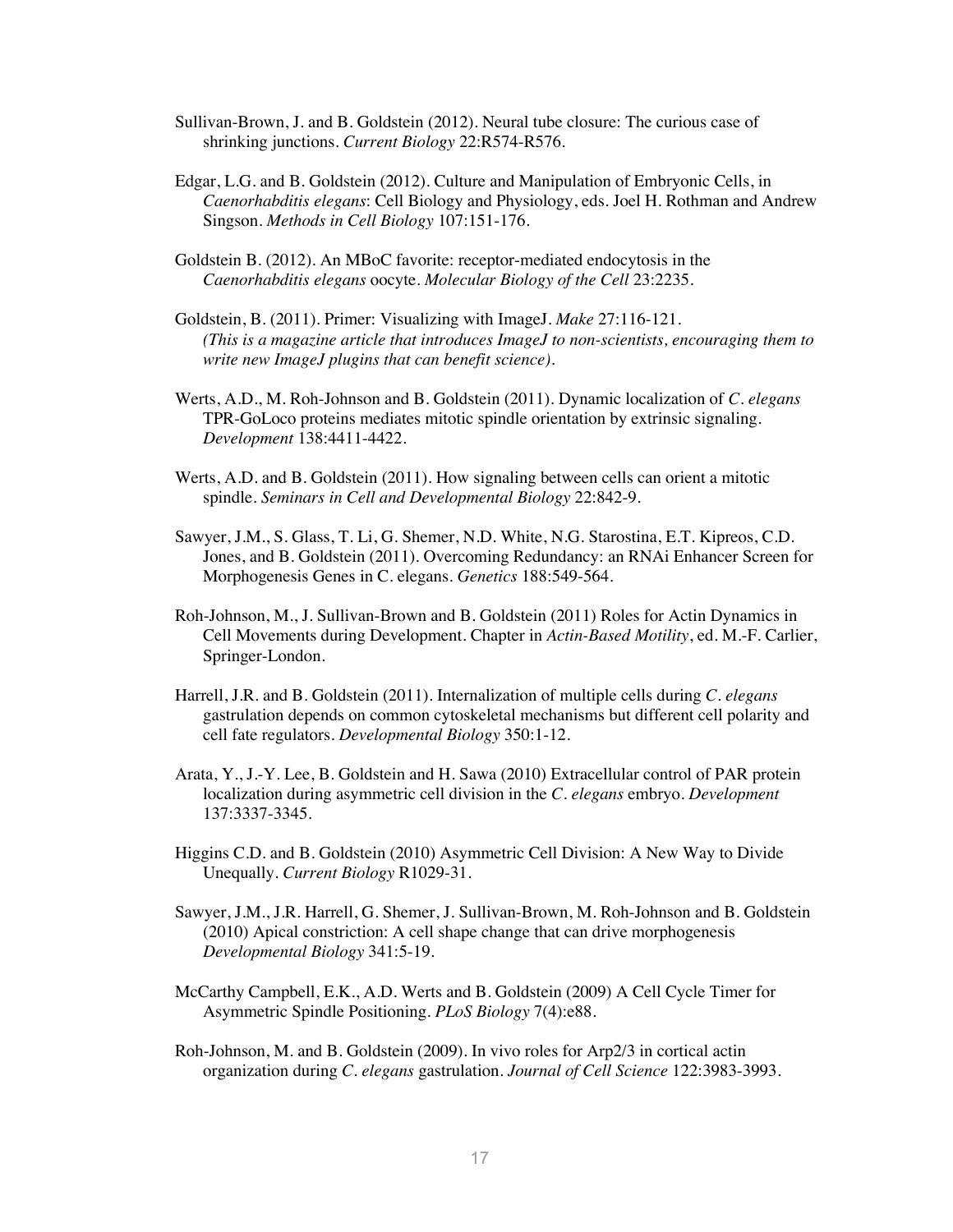- Goldstein, B. and H. Hamada (2009) Shape Meets Polarity in Japan. *Development* 136: 2487- 2492.
- Marston, D.J., M. Roh, A. Mikels, R. Nusse, and B. Goldstein (2008) Wnt signaling during Caenorhabditis elegans embryonic development. *Methods in Molecular Biology* 469:103-111.
- Goldstein, B. and I. G. Macara (2007) The PAR Proteins: Fundamental Players in Animal Cell Polarization. *Developmental Cell* 13:609-622.
- Gabriel, WN, R McNuff, SK Patel, TR Gregory, WR Jeck, CD Jones and B Goldstein (2007) The Tardigrade *Hypsibius dujardini*, a New Model for Studying the Evolution of Development. *Developmental Biology* 312: 545-559.
- Gabriel, W.N. and B. Goldstein (2007) Segmental Expression of Pax3/7 and Engrailed Homologs in Tardigrade Development. *Development Genes and Evolution* 217: 421-433.
- Goldstein B.\*, H. Takeshita\*, K. Mizumoto and H. Sawa (2006) Wnt Signals Can Function as Positional Cues in Establishing Cell Polarity. *Developmental Cell* 10: 391-396. (\*equal contributors)
- Marston, D.J. and B. Goldstein (2006) Symmetry Breaking in *C. elegans*: Another Gift from the Sperm. *Developmental Cell* 11: 273-274.
- Lee, J.-Y.\*, D.J. Marston\*, T. Walston, J. Hardin, A. Halberstadt and B. Goldstein (2006) Wnt/Frizzled Signaling Controls *C. elegans* Gastrulation by Activating Actomyosin Contractility. *Current Biology* 16: 1986-1997. (\*equal contributors)
- Marston, D.J. and B. Goldstein (2006) Actin-based forces driving embryonic morphogenesis in *C. elegans*. *Current Opinion in Genetics and Development* 16: 392-398.
- McCarthy, E.K. and B. Goldstein (2006) Asymmetric Spindle Positioning. *Current Opinion in Cell Biology* 18: 79-85.
- Nance, J., J.-Y. Lee and B. Goldstein (2005) Gastrulation in *C. elegans*, WormBook, ed. The *C. elegans* Research Community.
- McCarthy, E.K. and B. Goldstein (2005) Asymmetric Division: A Kinesin for Spindle Positioning. *Current Biology* 15: R591-593.
- Dudley, N.R., A.Z. Amin and B. Goldstein (2005) Genes Required for RNA Interference, pp 55-68, chapter in RNA Interference Technology: From Basic Science to Drug Development, edited by K. Appasani (Cambridge University Press).
- Dudley, N.R. and B. Goldstein (2005). RNA Interference in *C. elegans*. Chapter in RNA Silencing: Methods and Protocols, edited by G. Carmichael (Humana Press), *Methods in Molecular Biology* 309:29-38.
- Labbé, J.-C., E. McCarthy and B. Goldstein (2004). The forces that position a mitotic spindle asymmetrically are tethered until after the time of spindle assembly. *The Journal of Cell Biology* 167: 245-256.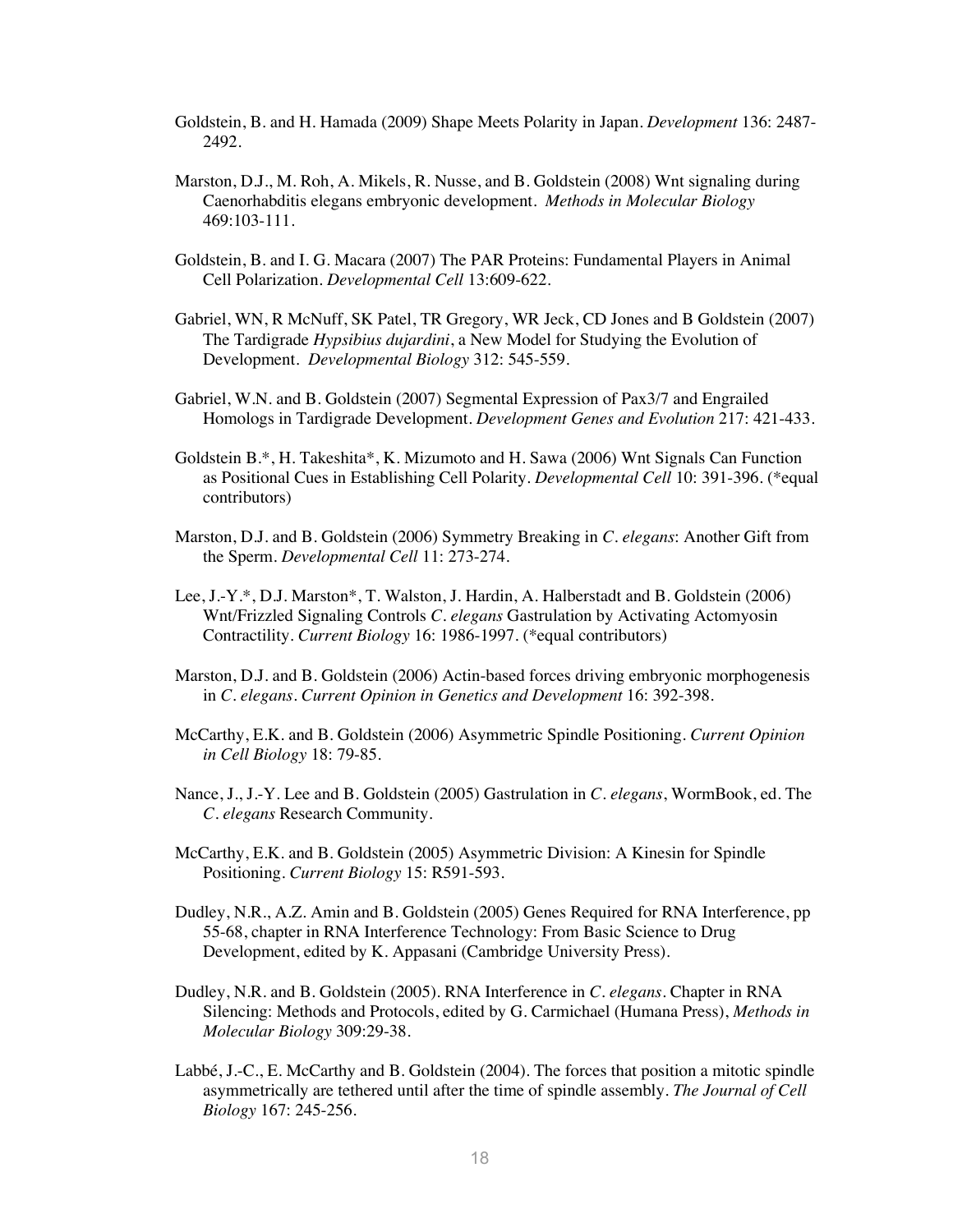- Cheeks, R.J., J.C. Canman, W.N. Gabriel, N. Meyer, S. Strome and B. Goldstein (2004). *C. elegans* PAR Proteins Function by Mobilizing and Stabilizing Asymmetrically Localized Protein Complexes. *Current Biology* 14: 851-862.
- Goldstein, B. (2003). Asymmetric Division: AGS Proteins Position the Spindle. *Current Biology* 13: R879-R880.
- Labbé, J.-C., P.S. Maddox, E.D. Salmon, and B. Goldstein (2003). PAR proteins regulate microtubule dynamics at the cell cortex in *C. elegans*. *Current Biology* 13: 707-714.
- Lee, J.-Y. and B. Goldstein (2003). Mechanisms of cell positioning during *C. elegans* gastrulation. *Development* 130: 307-320.
- Dudley, N.R. and B. Goldstein (2003). RNA interference: Silencing in the cytoplasm and nucleus. *Curr Opin Mol Ther* 5:113-117.
- Dudley, N.R., J.-C. Labbé, and B. Goldstein (2002). Using RNA Interference to Identify Genes Required for RNA Interference. *PNAS* 99:4191-4196.
- Labbé, J.-C. and B. Goldstein (2002). Embryonic Development: A New SPN on Cell Fate Specification. *Current Biology* 12:R396-R398.
- Goldstein, B. and M. Blaxter (2002). Tardigrades. *Current Biology* 12: R475.
- Goldstein, B. (2001). On the Evolution of Early Development in the Nematoda. *Phil Trans Royal Society B* 356: 1521-31.
- Goldstein, B., M. Leviten and D. A. Weisblat (2001). Dorsal and Snail homologs in leech development. *Development Genes and Evolution* 211: 329-337.
- Goldstein B. (2000). The Professional Debunker (review of the book Voodoo Science: the Road from Foolishness to Fraud, by Robert L. Park), *Nature Cell Biology* 2:E212.
- Goldstein, B. (2000). Embryonic polarity: A role for microtubules. *Current Biology* 10:R820- R822.
- Goldstein, B. (2000). When cells tell their neighbors which direction to divide. *Developmental Dynamics* 218:23-29.
- Goldstein, B., L. Frisse and W. K. Thomas (1998). Embryonic axis specification in nematodes: evolution of the first step in development. *Current Biology* 8: 157-160.
- Wittmann, C., O. Bossinger, B. Goldstein, M. Fleischmann, R. Kohler, K. Brunschwig, H. Tobler and F. Müller (1997). The expression of the *C. elegans* labial-like Hox gene ceh-13 during early embryogenesis relies on cell fate and on anteroposterior cell polarity. *Development* 124: 4193-4200.
- Goldstein, B. and G. Freeman (1997). Axis specification in animal development. *BioEssays*  19: 105-116.